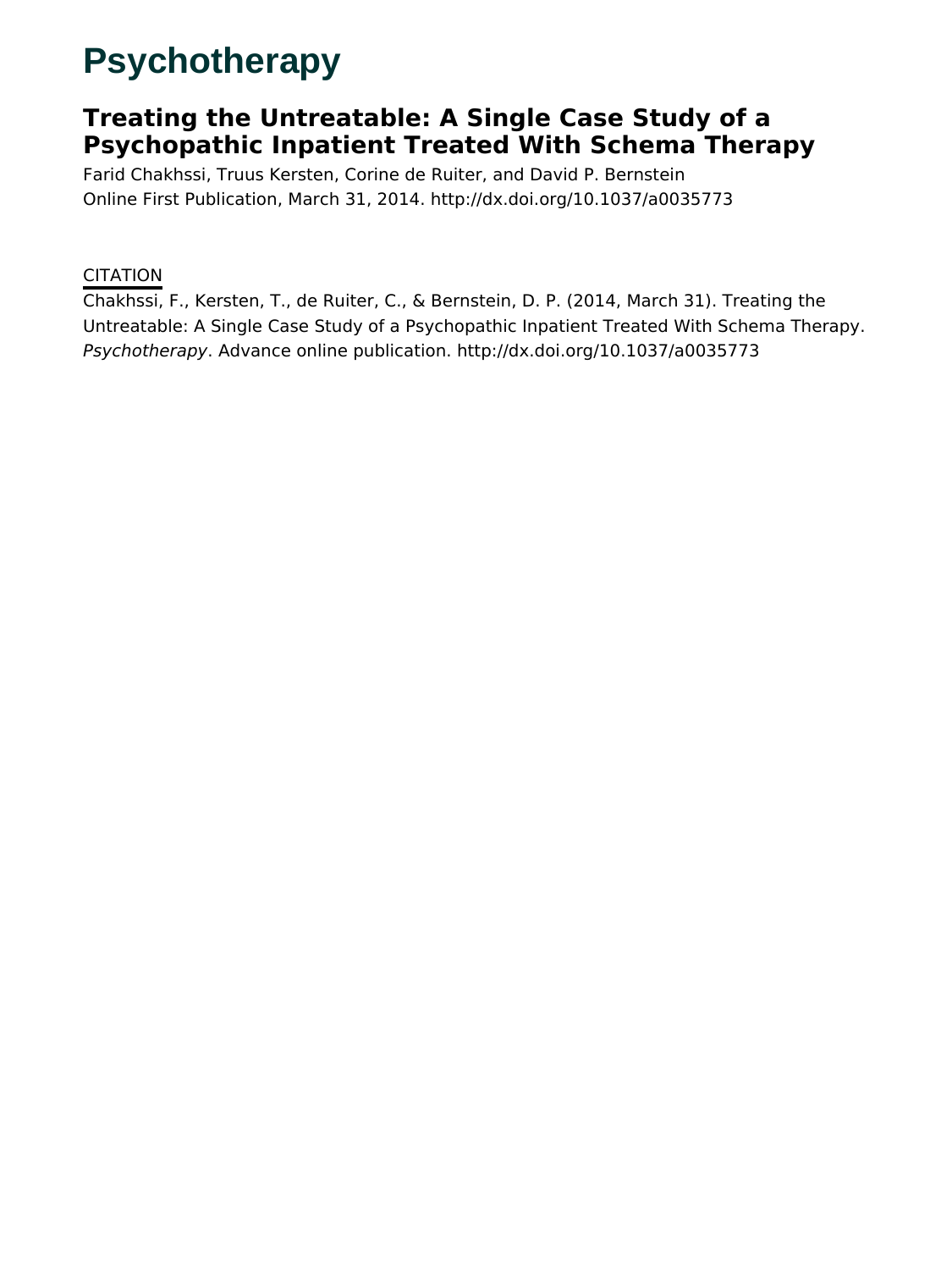### EVIDENCE-BASED CASE STUDY

# Treating the Untreatable: A Single Case Study of a Psychopathic Inpatient Treated With Schema Therapy

Farid Chakhssi Maastricht University

Truus Kersten Forensic Psychiatric Centre de Rooyse Wissel, Venray, The Netherlands

#### Corine de Ruiter and David P. Bernstein Maastricht University

From its first conceptualization in modern psychiatry, psychopathy has been considered difficult if not impossible to treat. Schema Therapy (ST) is a psychotherapeutic approach that has shown efficacy in patients with borderline personality disorder. ST has recently been adapted for personality disordered forensic patients, including patients with high levels of psychopathy. The present case study examined the process of individual ST, combined with movement therapy and milieu therapy by the nursing staff, with a forensic inpatient with psychopathic features (Psychopathy Checklist-Revised total score = 28.4). The patient had been sentenced to a mandatory treatment order in relation to a sexual assault. We assessed change using independent assessments of psychopathic traits, cognitive schemas, and riskrelated behaviors over the 4-year treatment period and a 3-year follow-up. We also assessed the quality of the working alliance. Reliable change analyses showed significant improvements in psychopathic traits, cognitive schemas, and risk-related outcomes. At 3 years posttreatment, the patient was living independently outside of the forensic institution without judicial supervision and he had not reoffended. While many questions remain about the effectiveness of psychotherapeutic treatment for psychopathic patients, our study challenges the view that they are untreatable.

*Keywords:* schema therapy, psychopathy, sex offender, case study, forensic treatment

Psychopathy is viewed as a severe form of antisocial personality disorder (ASPD) with greater risk of violence than ASPD (e.g., Coid & Ullrich, 2010), characterized by a lack of empathy and remorse, self-aggrandizement, superficial charm, and poor behavioral controls. The Psychopathy Checklist-Revised (PCL-R; Hare, 2003) is a reliable and valid assessment tool for measuring psychopathy (Neumann, Hare, & Newman, 2007), and provides a description of psychopathy that involves two factors: Factor 1

Farid Chakhssi, Department of Clinical Psychological Science, Maastricht University; Truus Kersten, Forensic Psychiatric Centre de Rooyse Wissel, Venray, The Netherlands; Corine de Ruiter and David P. Bernstein, Department of Clinical Psychological Science, Maastricht University.

Farid Chakhssi is now at the Bureau Apeneus, Enschede, The Netherlands.

The authors would like to express their gratitude to "Andy" for his consent to use his case for this study, and to Roland Stoop for his assistance in this study.

tachment and a manipulative interpersonal style, and Factor 2 comprises the behaviors of an impulsive and antisocial lifestyle (Hare, 2003). The emotional detachment in psychopathy is thought to be related to innate neurobiological deficits in emotion processing (i.e., callous– unemotional traits; Blair, 2003; Viding, Blair, Moffitt, & Plomin, 2005), whereas impulsivity, hostility, and antisocial behavior may be best understood as an emotional adaptation to adverse experiences in childhood (e.g., Caspi et al., 2002; Huizinga et al., 2006; Weiler & Widom, 1996). Psychopathy, affecting 13% to 47% of the population in

comprises the interpersonal and affective traits of emotional de-

forensic settings (Patrick, 2006), has been surrounded by therapeutic pessimism. Many experts believe that psychopathic characteristics are difficult, if not impossible, to ameliorate (Harris & Rice, 2006), and the findings of some studies suggest that treatment increases recidivism rates for psychopathic patients (Hare, Clark, Grann, & Thornton, 2000; Rice, Harris, & Cormier, 1992; Seto & Barbaree, 1999). However, more recent studies have revealed that some psychopathic patients, including sexual offenders, may benefit from (inpatient) cognitive– behavioral treatment programs (Chakhssi, de Ruiter, & Bernstein, 2010a; Hildebrand & de Ruiter, 2012; Olver & Wong, 2009; Skeem, Monahan, & Mulvey, 2002). However, the effectiveness of these approaches is difficult to evaluate owing to the

Correspondence concerning this article should be addressed to Farid Chakhssi, Department of Clinical Psychological Science, Maastricht University, PO Box 616, 6200 MD Maastricht, The Netherlands. E-mail: fchakhssi@gmail.com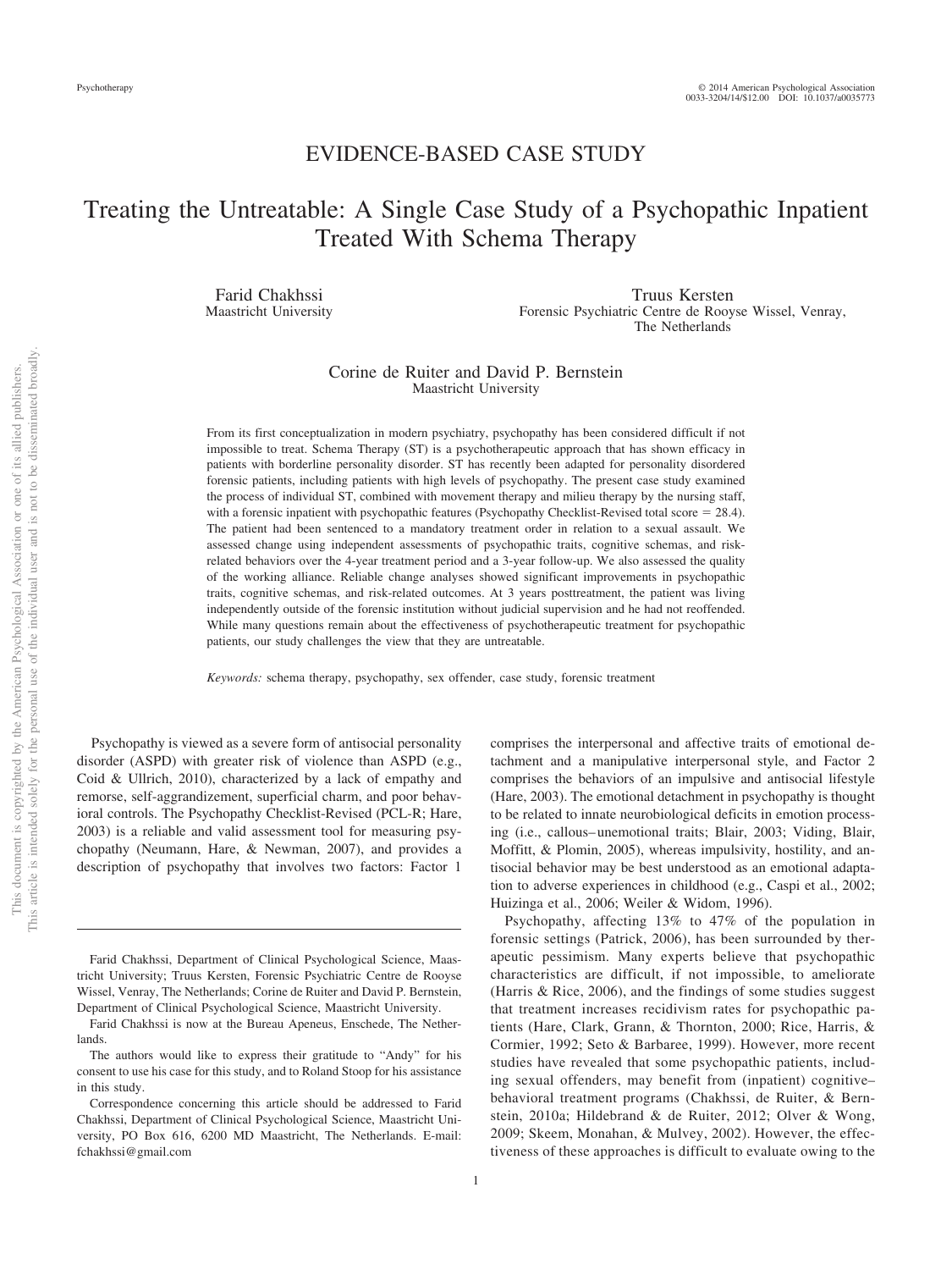methodological limitations, such as a lack of randomized controlled trials (see Salekin, Worley, & Grimes, 2010).

Schema Therapy (ST; Rafaeli, Bernstein, & Young, 2011; Young, Klosko, & Weishaar, 2003) is an integrative therapy for personality disorders that combines elements of cognitive, behavioral, psychodynamic, and humanistic/experiential forms of psychotherapy. ST targets chronic emotional and cognitive maladaptive patterns, called "early maladaptive schemas" (EMS), which originate in adverse childhood experiences and early temperament. EMS are repeating themes about oneself and one's relationships that affect emotional processing, influence interpersonal style, and guide behavior. The primary objective of ST is ameliorating EMS, replacing maladaptive coping responses with adaptive ones, and the modification of transient, state-related manifestations of EMS, termed "schema modes" (Young et al., 2003). The latter are activated when specific EMS are triggered by specific situations, leading to overwhelming emotions and maladaptive coping responses that account for rapid changes in mood and behavior often observed in personality disordered patients (e.g., Kellogg & Young, 2006; Lobbestael & Arntz, 2010). ST has shown effectiveness in three clinical trials of nonforensic outpatients with borderline personality disorder (BPD), including two randomized controlled trials (Farrell, Shaw, & Webber, 2009; Giesen-Bloo et al., 2006) and one open trial (Nadort et al., 2009). A substantial proportion of the patients in these studies were judged to be in remission from their BPD and to show clinically significant improvement.

Bernstein and colleagues (Bernstein, Arntz, & de Vos, 2007) adapted ST for forensic patients. They hypothesized that antisocial and psychopathic patients make prominent use of five schema modes that involve overcompensatory coping styles: attempts to con and manipulate ("conning and manipulative mode"), selfaggrandizement and devaluation of others ("self-aggrandizer mode"), attempts to bully and intimidate ("bully and attack mode"), focusing of attention to detect a hidden threat or enemy ("paranoid overcontroller mode"), and cold calculated aggression aimed at eliminating a threat or rival ("predator mode"). Furthermore, schema modes were conceptualized as the psychological risk factors for patients' offending behavior (Bernstein et al., 2007). Recent research supports the schema mode model in patients with antisocial personality disorder and psychopathy (Chakhssi, Bernstein, & de Ruiter, 2012; Lobbestael, Arntz, Cima, & Chakhssi, 2009), including the hypothesized link between schema modes and offending (Keulen-de Vos et al., 2012).

Given its goal of forming a genuine emotional connection with the patient, and altering the patient's core personality traits, ST represents a departure from other cognitive– behavioral treatments for psychopathy (e.g., Wong & Hare, 2005) that assume that changing psychopathic personality features is impossible owing to these patients' serious emotional deficits (Blair & Mitchell, 2009). In contrast, ST views psychopathic patients on a continuum in their capacity for emotional relatedness. This notion is consistent with findings from recent studies showing considerable heterogeneity within psychopathic populations (e.g., Brinkley, Newman, Widiger, & Lynam, 2004; Hildebrand & de Ruiter, 2004), and suggests that some psychopathic features may be linked to insecure attachment styles (e.g., Frodi, Dernevik, Sepa, Philipson, & Bragesjø, 2001; van IJzendoorn et al., 1997) and early trauma (e.g., Farrington, 2006; Lang, af Klinteberg, & Alm, 2002; Marshall & Cooke, 1999; Poythress, Skeem, & Lilienfeld, 2006; Weiler & Widom, 1996), and not solely to innate neurobiological factors.

Empirical studies that have examined psychopaths' treatment responsiveness are scarce, and to our knowledge, studies using a psychotherapeutic approach to further our understanding of psychopathy are absent from the literature. The aim of this study is to contribute to the current literature by exploring the use of ST, more specifically Bernstein and colleagues' (2007) forensic adaptation of ST, in the understanding and treatment of a patient with psychopathic traits. We describe the 4-year ST treatment and 3-year follow-up of a 25-year-old male with psychopathic features (pretreatment PCL-R total score  $= 28.4$ ) who was admitted to a Dutch forensic psychiatric hospital. First, we will describe the treatment process. Second, we present scores of the working alliance and the progress of the patient as repeatedly measured during treatment by the PCL-R, a self-report measure of EMS, and measures of riskrelated behaviors.

#### **Method**

#### **Setting**

The case study took place at the forensic psychiatric hospital "de Rooyse Wissel" (dRW) in the Netherlands. dRW is a maximum-security hospital for the treatment of mentally disordered offenders sentenced to involuntary treatment under the Dutch "maatregel van TerBeschikkingStelling" (TBS-order). The TBS-order is a mandatory treatment order imposed on offenders who suffer from a mental or developmental disorder, and who have committed a serious offense, carrying a sentence of at least 4 years imprisonment (de Ruiter & Hildebrand, 2003). The TBS-order is imposed for at least 2 years and prolonged annually or biannually as long as the court deems the patient a danger to society.

#### **Patient**

Andy (not his real name) is a white Dutch man who was 25 years old on admission to dRW. For committing a sexually violent offense, he was sentenced to 3 years imprisonment and, on completion of his term, to an involuntarily admission to a forensic psychiatric hospital under the TBS-order (de Ruiter & Hildebrand, 2003).

Andy grew up as the only child from a marriage of young parents. Andy recalled being beaten by his authoritarian father on a daily basis, usually for some misbehavior. His mother, on the other hand, was a quiet and compliant woman who tried to protect him from his father's abusiveness. Andy and his mother were both regularly physically abused. By the age of 8, Andy's behavior became problematic. He was caught regularly committing thefts (e.g., shoplifting, taking money from his family). Later, he got involved with antisocial peers resulting in criminal behaviors such as vandalism, theft (e.g., car radio), and assault (e.g., toward other youth). At age 11, juvenile court placed Andy in a correctional care center for youth because of problematic behavior at home and at school. At the age of 14, Andy returned to his family but quickly resumed his defiant and oppositional behavior. The frequent physical assaults by his father continued. By the age of 16, Andy reported increasing difficulty controlling his aggressive impulses.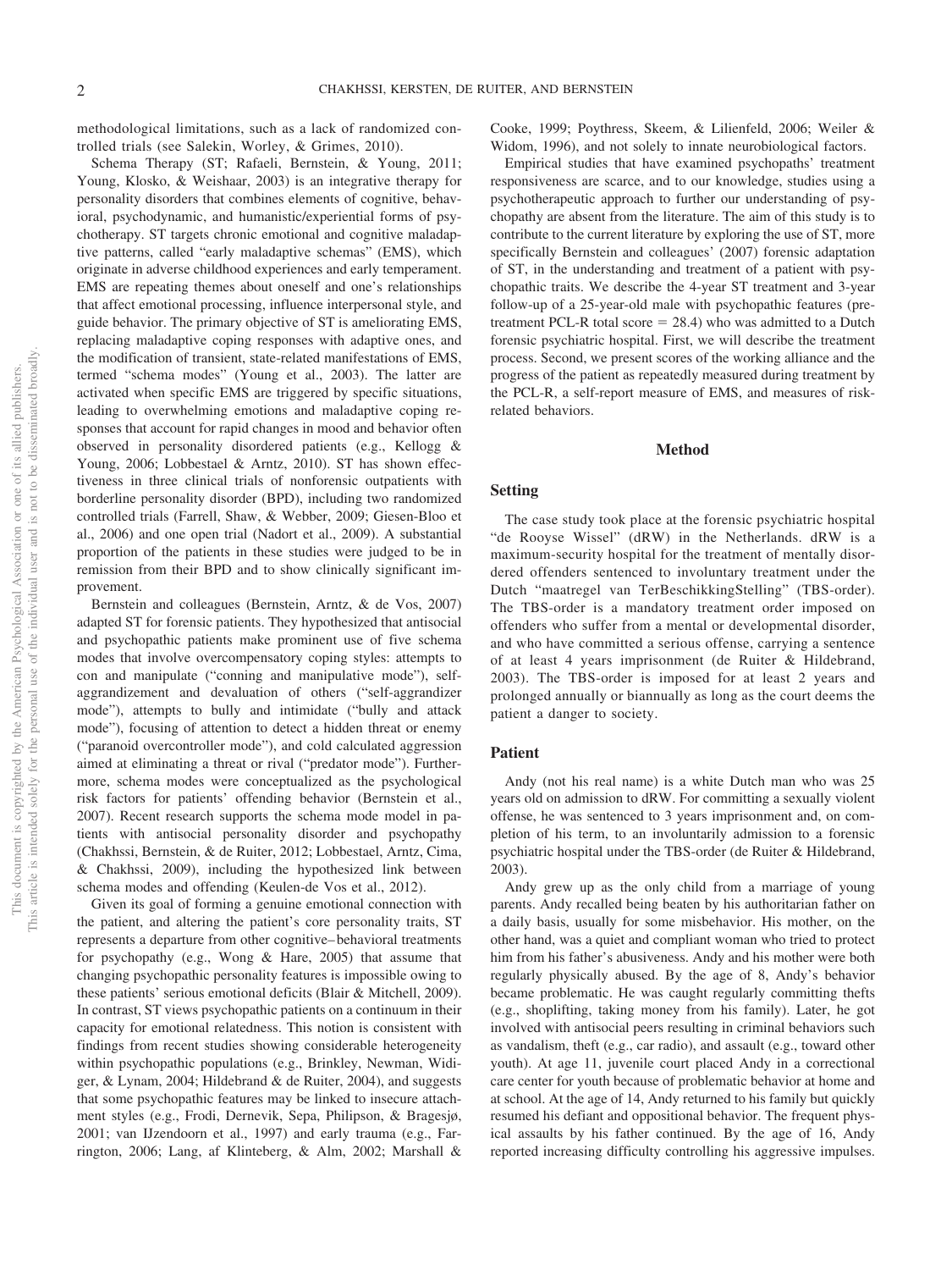He started to experiment with drugs and failed to complete secondary education. He took several unskilled jobs, but had difficulty maintaining them. He often did not show up for work or came to work intoxicated. His first conviction occurred at age 17 for aggravated assault. More convictions ensued: for vandalism, theft, drug possession, and aggravated assault that left the victim in a coma. His parents divorced when he was 18. Andy lived alternately with his father and his mother, but he did not get along with either of them. He stayed with friends until he managed to acquire his own apartment.

At the age of 19, Andy committed a sexual offense. Together with a fellow perpetrator, Andy being the dominant perpetrator, he kidnapped a female stranger, used physical violence to restrain her, and both men raped her successively (i.e., forced genital intercourse). After his arrest, he did not admit committing the sexual offense and tried to lay the blame on the victim ("it was consensual sex," "she was a prostitute") and on the fellow perpetrator ("I was forced by my friend to rape the girl").

Andy was assessed with the Structured Interview for *DSM–IV* Personality Disorders (SIDP–IV; Pfohl, Blum, & Zimmerman, 1997). Classification for Axis-I disorders was performed by a hospital psychiatrist. Andy's full scale IQ on the Wechsler Adult Intelligence Scale (WAIS–III; Wechsler, 2001) was 85 (verbal

Psychopathy Psychopathy Checklist-

2003)

1994)

 $IQ = 83$ , performance  $IQ = 91$ ). Andy fulfilled *Diagnostic and Statistical Manual of Mental Disorders, fourth edition, text revision (DSM–IV–TR)* criteria (American Psychiatric Association, 2000) for alcohol abuse, cocaine abuse, amphetamine abuse (all in remission), and for antisocial personality disorder with borderline and narcissistic traits.

#### **Psychotherapist**

Dr. T.K., a certified cognitive– behavioral and ST psychotherapist with extensive forensic experience, conducted the psychotherapy. Although ST is usually given twice per week for patients with severe personality disorders (Young et al., 2003), it was given once a week because the patient was chosen as a "training case" to give the psychotherapist the opportunity to learn to practice ST. Some therapy sessions were videotaped and viewed during supervision with a certified ST supervisor (Dr. D.P.B.) and peer therapists providing feedback.

#### **Measures**

Topic **The Measures** Measures **Description** Time in treatment Rated by

The PCL-R consists of 20 items, divided over four facets: Interpersonal. Affective, Impulsive Lifestyle and Antisocial.

The YSQ is a self-report assessment instrument of 205 items, to assess the 16 early maladaptive

schemas.

Violence.

The HCR-20 is designed for assessing the risk of future violence among persons with mental disorders resulting in a final risk judgment of low, moderate, or high.

The BEST-Index is a structured observational measure that contains 63 items, divided over four scales: Insight, Social Skills, Interpersonal Hostility and Physical

The measures used in the study are displayed in Table 1. We used the formally translated Dutch versions of the PCL-R (Vertommen,

Pre- and posttreatment Certified

Pre- and posttreatment Treatment coordinator

Pre-, mid-, and posttreatment

Pre-, mid-, and posttreatment

Four videotaped sessions during the first year, second year, third year, and last year of

psychologists/Dr. C.d.R.

administered by Dr.

Self-report

T<sub>K</sub>

Psychiatric nurses

(psychologist)

Master-level research assistants (posttreatment ratings)

Table 1 *List of Measures Used in the Case Study, When Administered, and by Whom*

Revised (PCL-R; Hare,

Young Schema Questionnaire (YSQ; Young & Brown,

Behavioural Status-Index (BEST-Index; Reed, Woods, & Robinson, 2000)

Historical-Clinical-Risk Management-20 (HCR-20; Webster, Douglas, Eaves, &

Inventory—Observer, Short version (WAI-O-S; Tichenor & Hill, 1989;

Hart, 1997)

Working alliance The Working Alliance

|           | Tracey & Kokotovic, 1989)                                                                                                                              | and Goals.            | psychotherapy.          |                       |
|-----------|--------------------------------------------------------------------------------------------------------------------------------------------------------|-----------------------|-------------------------|-----------------------|
| Therapy   | Schema Therapy Rating Scale                                                                                                                            | The STRS measures the | Two videotaped sessions | An independent rater, |
| adherence | (STRS; Young & Fosse,                                                                                                                                  | psychotherapist       | during the first and    | a certified ST        |
|           | $2005$ )                                                                                                                                               | competency in using   | second year of          | psychotherapist       |
|           |                                                                                                                                                        | Schema Therapy.       | psychotherapy.          |                       |
| Note.     | Pretreatment $=$ at the start of ST treatment; Midtreatment $=$ beginning of third year of ST treatment; posttreatment $=$ end of 4 years ST treatment |                       |                         |                       |

The WAI-O-S is a 12-item observer-rated measure, consisting of three subscales: Bond, Tasks,

*Note*. Pretreatment = at the start of ST treatment; Midtreatment = beginning of third year of ST treatment; posttreatment = end of 4 years ST treatment, except for the PCL-R, which was completed 6 months after ending ST treatment.

Early

maladaptive schemas

Risk-related behaviors

Risk of future violence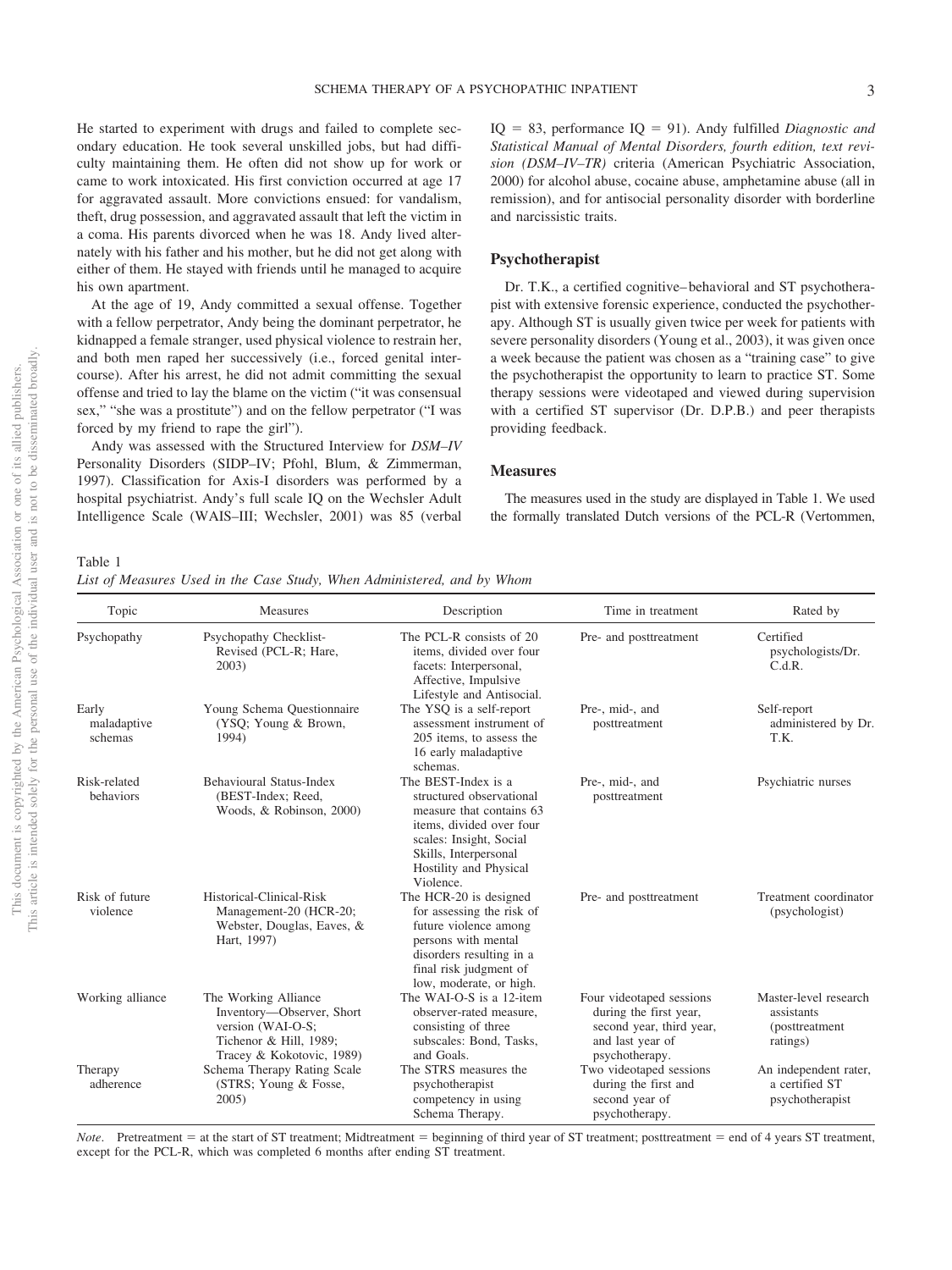Verheul, de Ruiter, & Hildebrand, 2002), the Young Schema Questionnaire (YSQ; Sterk & Rijkeboer, 1997), the Behavioural Status-Index (BEST-Index; van Erven, 1999), and the Historical-Clinical-Risk Management-20 (HCR-20; Philipse, de Ruiter, Hildebrand, & Bouman, 2000). The Dutch versions have been validated in Dutch forensic or clinical samples (e.g., Chakhssi, de Ruiter, & Bernstein, 2010b; Hildebrand, de Ruiter, de Vogel, & van der Wolf, 2002; Rijkeboer, van den Bergh, & van den Bout, 2005; de Vogel & de Ruiter, 2006). For the therapy adherence ratings, we used the English version of the Schema Therapy Rating Scale (STRS; Young & Fosse, 2005).

**Process measure ratings.** To measure therapeutic alliance, we used the English version of the Working Alliance Inventory— Observer, Short version (WAI-O-S; Tichenor & Hill, 1989; Tracey & Kokotovic, 1989). Previous studies showed that the WAI-O-S can be rated reliably (Myers & Hayes, 2006), and that the observer-rated alliance is a stronger predictor of therapy outcome than the therapist-rated alliance (Horvath & Symonds, 1991).

#### **Procedure**

**Informed consent.** Andy participated in the case study after giving written informed consent. He understood and agreed that we could examine his hospital files, including his criminal records, and make use of the psychotherapist's notes, psychotherapy process, PCL-R, YSQ, HCR-20, and BEST-Index for the purpose of the single case study. Additional informed consent was obtained for readministrating the PCL-R and for scoring the videotaped therapy sessions.

**Psychotherapy process.** The ST treatment process was documented on the basis of the psychotherapist's case notes and extensive discussions with her. Several drafts of the manuscript were sent to the psychotherapist for review. She had many comments and suggestions that helped us to describe the psychother-

apy process in detail. Please note that the patient's narrative was translated into English, which may have led to seemingly increased sophistication of his language.

**Process measure ratings.** The WAI-O-S was coded by three Masters-level students (two female, one male, and their ages ranged from 23 to 25 years) who watched the beginning, the middle, and the end of four randomly selected (out of 10 available) videotaped sessions. The students were provided with the manual, were briefly instructed how to score the WAI-O-S, and scored one "training session" before they rated the videotaped sessions. The coders had no knowledge of the study, the therapist, or the patient. The segments (i.e., beginning, middle, and end) were randomly presented to the three coders. Coders based their ratings on viewing each segment. Interrater agreement was assessed using the  $r_{\text{wg}(j)}$  (James, Demaree, & Wolf, 1984) to compare the observed variance in multiple raters' rating of a single subject. Interrater agreement for the WAI-O-S total score was high at .98.

#### **Results**

#### **Patient's Pretreatment Scores on the Measures**

Andy obtained a pretreatment PCL-R total score of 28.4. Andy received scores of 4 out of 8 on the Interpersonal facet, 7 out of 8 on the Affective facet, 6 out of 10 on the Impulsive Lifestyle facet, and 8 out of 10 on the Antisocial facet of the PCL-R. According to these scores, Andy showed a high level of a manipulative and arrogant interpersonal style and had a history of frequent and diverse antisocial behaviors. Also, he showed some features of deficient affective experience, such as lack of remorse and failure to accept responsibility for his actions, and he had also shown impulsive and irresponsible behavior. Table 2 provides the pretreatment scores for the YSQ, BEST-Index total and scales scores, and the PCL-R total and facet scores.

|--|--|

*Scores on the YSQ Schema Domains, BEST-Index and PCL-R Scores, Reliable Change Indices, and Effect Sizes for Pretreatment to Posttreatment*

| Scales                        | Pretreatment | Midtreatment | Posttreatment | <b>RCI</b> | ES.      |
|-------------------------------|--------------|--------------|---------------|------------|----------|
| Schema domains                |              |              |               |            |          |
| Disconnection/rejection       | 2.91         | 1.55         | 1.65          | $6.59*$    | 1.62     |
| Impaired autonomy/performance | 1.90         | 1.15         | 1.30          | $3.11*$    | 0.98     |
| Impaired limits               | 3.58         | 1.41         | 1.97          | $5.06*$    | 2.15     |
| Other-directedness            | 1.63         | 1.28         | 1.26          | 1.08       | 0.53     |
| Over-vigilance/inhibition     | 3.44         | 1.59         | 1.47          | $5.44*$    | 2.43     |
| BEST-Index total              | 266          | 275.5        | 306.5         | $4.76*$    | 1.17     |
| Social skills                 | 101.5        | 105          | 114.5         | $2.80^*$   | 0.79     |
| Insight                       | 82.5         | 87           | 101           | $3.74*$    | 1.18     |
| Interpersonal hostility       | 50           | 48.5         | 56            | 1.49       | 0.79     |
| Physical violence             | 32           | 35           | 35            | 1.43       | 1.03     |
| PCL-R Total                   | 28           | NA           | 14            | $3.28*$    | 2.19     |
| Facet 1: Interpersonal        | 4            | NA           |               | 1.78       | 1.34     |
| Facet 2: Affective            |              | NA           |               | $4.74*$    | 3.30     |
| Facet 3: Impulsive lifestyle  | 6            | NA           | 3             | 1.63       | 1.40     |
| Facet 4: Antisocial           | 8            | NA           | 8             | $\theta$   | $\theta$ |

*Note*. RCI scores for the schema domains and PCL-R have been reversed to correspond with positive treatment progress; higher scores on the PCL-R means more psychopathic features, and higher scores on schema domains means more maladaptive schemas.  $RCI = Reliable Change Index; ES = Effect size; BEST-Index = Behavioural$ Status Index; PCL-R = Psychopathy Checklist revised;  $NA$  = not applicable.  $p < .05$ .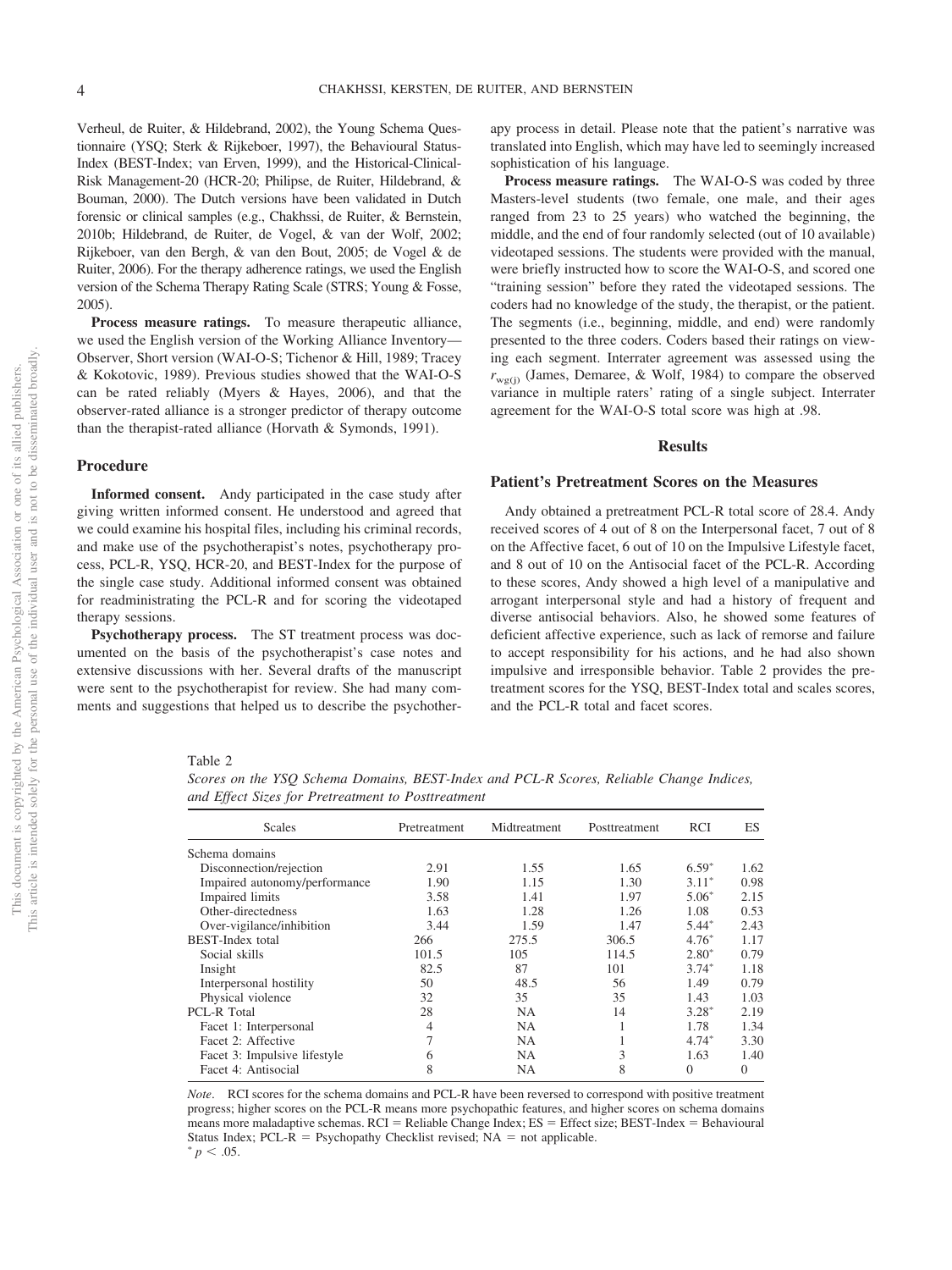#### SCHEMA THERAPY OF A PSYCHOPATHIC INPATIENT  $5$

#### **Psychotherapy Process**

Andy began ST 6 months after admission to the forensic psychiatric hospital, continued psychotherapy for 4 years, and was discharged from the hospital by court on conditional release approximately 1 year after completing ST. His TBS-order was terminated unconditionally after court review about 3 years after the end of ST.

#### **Initial Phase of Psychotherapy (First Year Approximately)**

**Initial impressions, aggression, and impulse control training.** Dr. T.K.'s initial contact with Andy was for aggressionmanagement treatment. Andy suffered from stress and frustration on the ward, which resulted in frequent outbursts of verbal aggression. In the first psychotherapy sessions, Andy presented himself as "macho": a tough, charming, and dominant young man. He was not emotionally detached but rather angry and overcontrolling. If not interrupted, he could speak nonstop throughout entire sessions, without room for the psychotherapist. Getting him to stop and experience his emotions was extremely difficult. He was reluctant to discuss his abuse history and refused to talk about the details of his offense. He was often angry about events that had happened on the ward, or between him and his treatment coordinator (i.e., the head of the treatment unit where he resided). After Dr. T.K. felt that she had gained some trust, she used empathic confrontation and limit setting when the patient's anger or aggression threatened to escalate. An example of how the psychotherapist used limit setting during these first sessions (i.e., 10th session) is illustrated by the following:

*Andy: I can't trust anyone on my ward, patients nor nurses. They don't keep their agreements, they are not straight with me, they lie to me about a lot of things, I can't rely on them anymore. Therefore I have to be in charge, take control of everything because I won't let them abuse me* . . . [his demeanor felt threatening and intimidating].

*Dr. T.K.: Andy, please stop!* (makes a "stop" sign with her hand). *I now see a side of you that takes over control, not only on the ward, but also in this therapy session. I have seen this side in previous sessions also and I know it has an important survival and protective function for you, but it's so dominating now that it obstructs the therapy. This side makes it impossible for me to have a conversation with you. So please listen to me for a moment.*

*Andy: Why do I have to stop talking? I'm frustrated about this! I am* ...

*Dr. T.K.: Stop, Andy, listen to me! I know you're frustrated and I really understand that and want to hear more about your frustrations. But first, I want to stop that side of you that's controlling this therapy session* ... *I can't make a genuine connection with you and with your feelings, your vulnerable side, that lies behind this controlling protector side* ... *Can you recognize this controlling side?*

*Andy* (irritated and embarrassed): *Well, this is not a side, it's normal that I take control when other people lie to me!*

*Dr. T.K.: I can understand that you take control if you can't trust others but I think this is a way of coping you learned when you were very young, because you never could trust an adult.*

*Dr. T.K. had to interrupt Andy several times before he stopped. She did not find it easy to use limit setting because she felt that the* *patient could become aggressive if he experienced the limit setting as an attack. Andy slowly began to recognize his controlling intimidating side. After Dr. T.K. used limit setting, there were glimpses of a more vulnerable anxious side, which seemed easily threatened. Andy described a violent childhood and he appeared to have strong needs for fairness, autonomy, consistency, and predictability. Andy stated that he was startled when the therapist interrupted him firmly but later during the same session, he could acknowledge his controlling side and its protective function for him.*

After the use of limit setting in these first sessions, which led to further insights into the origins of Andy's strong need for control, combined with behavioral interventions aimed at aggression regulation, Andy gained greater control over his anger and impulsivity. For example, Dr. T.K. taught Andy to recognize triggers (mostly perceived authoritarian behavior) and how to cope with these triggers by using stop signs, avoiding or escaping from triggering situations. Now that he attained his immediate goals, he saw no reason to continue treatment. Notable in Andy's case and with psychopathic patients in general, is that clear treatment goals, measurable in behavioral terms, have to be formulated. Andy's treatment coordinator, therefore, suggested that the next goal should be to develop a schema-focused case conceptualization and offense scenario analysis, a description of the factors involved in his index offense (i.e., the sexual offense that led to the TBS-order) using schemas and schema modes as the conceptual framework.

In the Netherlands, an offense scenario analysis, based on Laws' relapse prevention model for sexual offenders (1999), is a core component of forensic psychiatric treatment to help offenders recognize risk factors for their offenses and take responsibility for them (Buschman & Van Beek, 2003). In offense scenario analysis, the patient and psychotherapist systematically examine the events leading up to, and culminating in, the patient's offense, using a cognitive– behavioral framework (i.e., antecedents, cognitions, emotions, behaviors, and consequences) to understand them (Buschman & Van Beek, 2003; Dowden, Antonowicz, & Andrews, 2003; Laws, 1999). For Andy, the offense scenario analysis was incorporated into the initial phase of ST, to create an integrated approach. Also, substance use treatment was integrated into the ST using schema mode concepts.

**Schema therapy assessment and case conceptualization, including offense scenario analysis.** The initial phase of ST involves uncovering the patient's EMS, maladaptive coping responses, and schema modes, their childhood origins, and their relationship to the patient's problem behaviors. This process ends with a case conceptualization, which the psychotherapist shares with the patient. In ST, the assessment process is collaborative, where the psychotherapist teaches the patient the "language" of EMS and modes, and they work together to develop a shared understanding of the patient's problems using these concepts. Because in Andy's case, the offense scenario analysis was incorporated into ST, and there were many sessions where the focus was on the therapeutic alliance and working with the patient's schema modes (see below), the assessment and case conceptualization phase took much longer than is normally the case, occupying the first year.

The assessment began by exploring Andy's childhood experiences, first examining the origins of his EMS, and subsequently, of his modes. Dr. T.K. used the concepts of EMS and modes to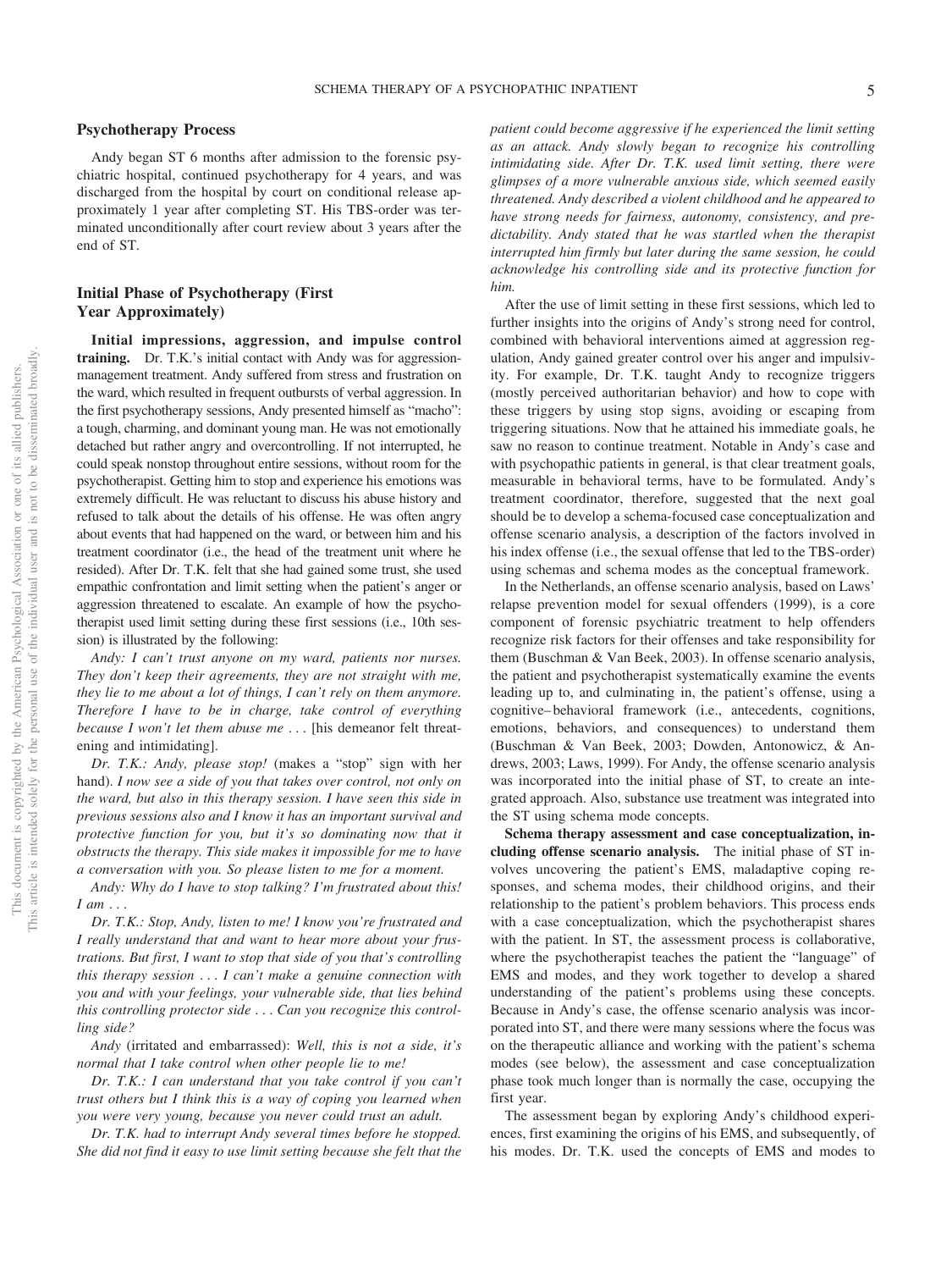explain his problems, such as drug abuse, relationship conflicts, and criminal and violent behavior. It is best to first approach the patient's childhood history, and only later his offenses. Once the patient comes to understand the effects of his childhood experiences, it is easier for him to understand his offenses. An example of how the EMS and modes are explored is illustrated by the following:

*Andy: My father was Hannibal Lector, a real psychopath. When I came home, one minute late, he would hit me and lock me up in my room for the rest of the day. So when I grew up, I decided to take the upper hand, I became a member of a street gang and I learned to attack before anyone could attack me. On the street I felt safer than at home.*

*Dr. T.K.: So your father hit and abused you a lot, you have already given me other examples. You developed schemas and modes as a consequence. You learned at a young age that you couldn't trust your father and that your mother couldn't stand up for you, so you felt very unsafe. This is the schema mistrust/abuse: you learned to mistrust people first-off. And later on you tried to cope with your mistrust by taking the upper hand and become an aggressive chap. You developed what we call the "bully and attack mode" to survive.*

During this initial phase, the psychotherapist is highly structured, making systematic inquiries about his childhood temperament, experiences with parents, and other aspects of the childhood environment. Dr. T.K. consistently but gently pushed him to examine his emotions. When she did so, there was more vulnerability evident in his voice and his appearance changed.

At first, Andy was barely able to talk about his index offense; he could not say the word "rape" out loud. He admitted he had tried to lay blame on his accomplice. Now, he admitted to being the main perpetrator. He appeared to feel shame, confusion, and regret about having raped a woman and having used force and intimidation. With tears in his eyes, he asked, "How can I have done this to a woman?" He had experienced a complete loss of control during his offense, and felt guilty that he had not stopped himself when at a certain moment he had realized that what he was doing was wrong. He said he deserved to pay the rest of his life for what he had done to his victim.

After nearly a year, the case conceptualization was complete. The psychotherapist shared a simplified version of the case conceptualization (see Figure 1) with the patient, using only schema modes. The left of Figure 1 represents overcompensatory modes present in Andy's case; the rectangle shape represent "protector" modes, protecting the child modes behind a defensive wall. Most forensic patients find this concept easier to understand than EMS. As a result, we focus on schema modes, much more than EMS, in working with forensic patients (Bernstein et al., 2007).

Having finished the offense scenario analysis and case conceptualization, Andy was able to make a formal presentation about his offense scenario, with Dr. T.K.'s support, at a meeting with his treatment team and significant family members. This is a common procedure in Dutch forensic hospitals, an important step toward taking responsibility for the offense. In his own words, Andy described the schema modes that played a central role in his offenses, including his aggressive behavior toward girlfriends, and the "random violence" he had displayed as part of a gang. He provided a detailed analysis of his index offense in terms of an unfolding sequence of schema modes, each mode described in



*Figure 1.* Schema Mode Model used in Andy's therapy. Schema  $modes = state-related manifestations of early maladaptive schemas and$ represent the current emotional, cognitive, and behavioral state that a patient is in once they are active.

terms of associated feelings, thoughts, behaviors, intentions, and consequences (see Table 3). For example, after his girlfriend left, Andy's feelings of abandonment were triggered (abandonment schema). He felt anxious and powerless (vulnerable child mode). To cope with these feelings, Andy got high on drugs (detached self-soother mode). However, as a consequence of the drug use his anger toward his girlfriend became uncontrollable (angry child mode) and he set out to seek revenge (predator mode). Although he was tense beforehand, Andy's presentation went well. He answered critical questions from the treatment team without becoming defensive. While it had been quite an emotional experience, the presentation provided Andy with a sense of closure regarding this difficult phase of treatment. Based on his presentation, Andy developed a relapse prevention plan together with his psychotherapist.

Andy also gave a presentation to the team of psychiatric nurses on his ward. Subsequently, the treatment goals for the psychiatric nurses were formulated in schema mode language. The nurses received basic training in ST, and learned to recognize and respond to the patient's behaviors on the ward—for example, angry, impulsive, aggressive, avoidant, or dominant behavior—in terms of schema modes.

**Limited reparenting, empathic confrontation, and limit** setting. Limited reparenting, a focus on the patient's unmet emotional needs, was of central importance throughout Andy's psychotherapy, but especially in the initial phase, when the psychotherapist strives to establish an emotional bond with the patient. The most important basic needs for Andy were safety and stability, trustworthiness (e.g., keeping agreements), fairness and justice, consistency and clarity, transparency (e.g., admitting mistakes), and giving emotional support and attention. These basic needs of childhood are often not met in psychopathic patients (Chakhssi et al., 2012). Dr. T.K. adapted her limited reparenting stance to fit these basic needs. Being transparent, genuine, straightforward, and self-disclosing within appropriate limits, were key aspects of her approach. An example of limited reparenting, after Andy has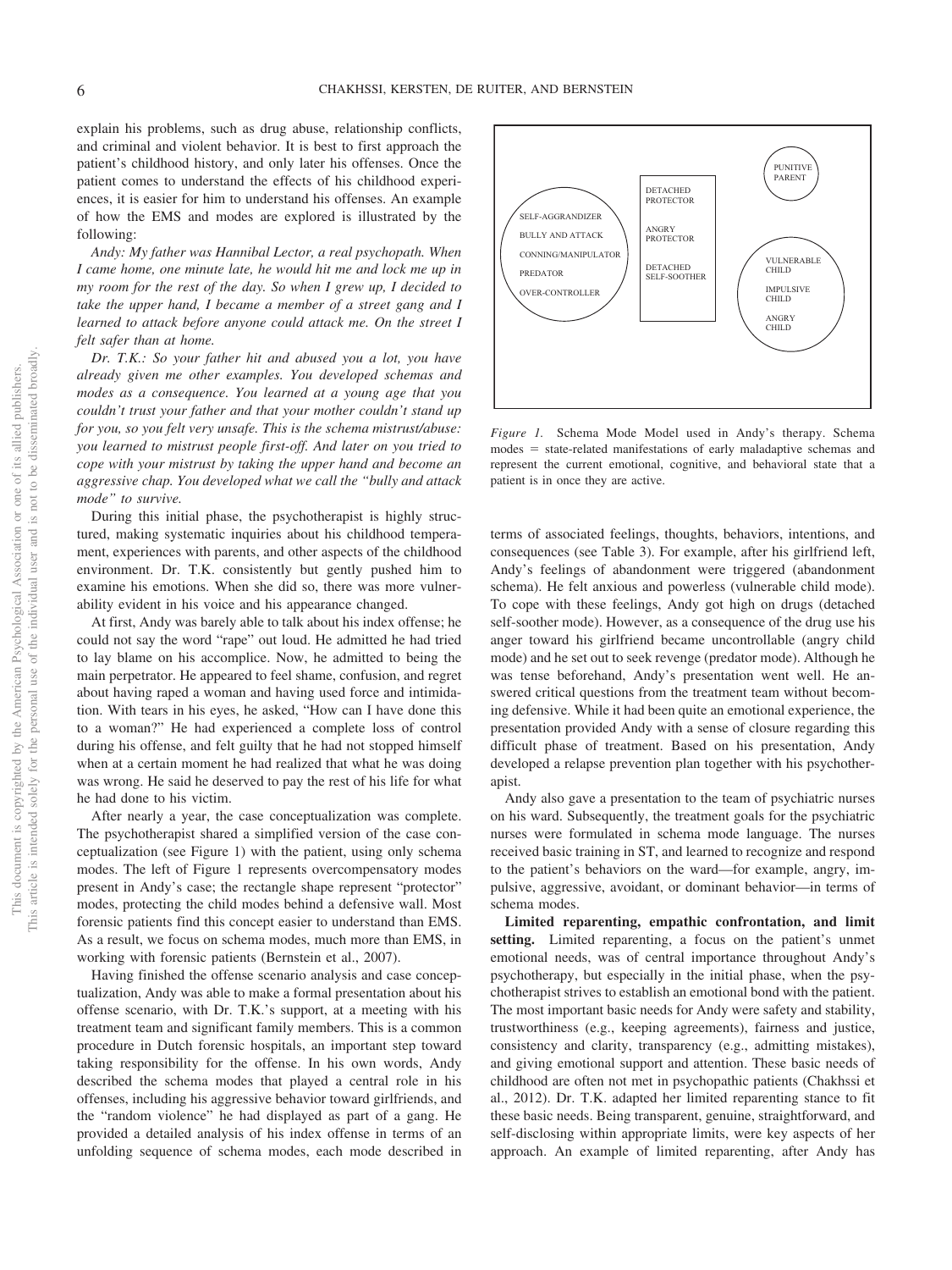| Table 3                                                               |  |
|-----------------------------------------------------------------------|--|
| Andy's Crime Scenario Analysis in Terms of a Sequence of Schema Modes |  |

| Events leading up to the crime     |                                                                                                                                                                                 |
|------------------------------------|---------------------------------------------------------------------------------------------------------------------------------------------------------------------------------|
| Event                              | Girlfriend breaks up the relationship and has left me (abandonment schema).                                                                                                     |
| Self-aggrandizer                   |                                                                                                                                                                                 |
| Feelings                           | Glad, powerful (entitlement schema).                                                                                                                                            |
| Thoughts                           | Well, if it is a sure thing that you are going to leave me, I am going to have a nice evening, I am going to use<br>again (XTC and coke), I am going to party.                  |
| <b>Behavior</b>                    | 1. Substance abuse.<br>2. Call a friend to go out.                                                                                                                              |
| Intention                          | Feeling more powerful/better, freeing myself from my girlfriend (who keeps telling me what to do), decide for<br>myself what I want to do.                                      |
| Consequences                       | In a daze, intoxicated from substances.                                                                                                                                         |
|                                    | I revert back to feelings of powerlessness.                                                                                                                                     |
| Self-soother                       |                                                                                                                                                                                 |
| Feelings                           | Powerless, afraid to be alone (abandonment schema).                                                                                                                             |
| Thoughts                           | I cannot stand to be alone at home, I have nobody left, usually I swap my former girlfriend for a new one and now<br>I don't have a new one, I want to hide my powerlessness.   |
| <b>Behavior</b>                    | 1. More substance abuse.<br>2. Going out and party.                                                                                                                             |
| Intention                          | Forget about the abandonment, not feeling anxious/powerless.                                                                                                                    |
| Consequences                       | More intoxicated, sweating, tingling.                                                                                                                                           |
| Angry child/predator               |                                                                                                                                                                                 |
| Feelings                           | Angry, furious (insufficient self-control schema)                                                                                                                               |
| Thoughts                           | You cannot leave me, I am going to get you back or I will kill you.                                                                                                             |
| Behavior                           | Demand friend to drive me to my girlfriend's place.                                                                                                                             |
| Intention                          | Take revenge, get power over my girlfriend back.                                                                                                                                |
| Consequences                       | Stress: the closer I get to her place, the more tense I get because she gives as good as she gets, I am figuring out<br>scenario's how I can regain control over the situation. |
| Bully and attack/predator          |                                                                                                                                                                                 |
| Event                              | Friend says that we are lost and I do not believe him.                                                                                                                          |
| Feelings                           | Angry, powerful (entitlement schema).                                                                                                                                           |
| Thoughts                           | You obstruct my plans and you are lying.                                                                                                                                        |
| Behavior                           | Threaten, intimidate, I said: I will kill you.                                                                                                                                  |
| Intention                          | Take my anger out on my friend.                                                                                                                                                 |
| Consequences                       | Feeling frustrated, because my friend does not know the directions and it does not help if I threaten, intimidate him.                                                          |
| Event                              | A girl is walking down the street, I ask her for directions and she tells me that she does not know.                                                                            |
| Feelings                           | Disappointed.                                                                                                                                                                   |
| Thoughts                           | This sucks. She did not know the directions either. She probably doesn't live in the neighborhood.                                                                              |
| Behavior                           | I thanked her for her effort in helping me to find the directions.                                                                                                              |
| Intention                          | Find the directions to my girlfriend's house.                                                                                                                                   |
| Consequences                       | Continuing to threaten my friend, getting angrier.                                                                                                                              |
| Predator/self-aggrandizer<br>Event | Doubts about the intentions of the girl (she is still walking around, so she must know her way around in this                                                                   |
| Feelings                           | neighborhood), feelings of being fooled (mistrust/abuse schema).<br>Angry                                                                                                       |
| Thoughts                           | You fooled me, although I asked it nicely.                                                                                                                                      |
| Behavior                           | Threatening by saying: You do know the neighborhood, you live here! She replies that she does not know the<br>directions.                                                       |
| Intention                          | I want to know the directions from her.                                                                                                                                         |
| Consequences                       | Frustrated, became really angry, I wanted to make it very clear to her: do not try to fool me.                                                                                  |
| Feelings                           | Very angry (entitlement schema).                                                                                                                                                |
| Thoughts                           | If you fool me, I will retaliate.                                                                                                                                               |
| Behavior                           | Pull her into the van.                                                                                                                                                          |
| Intention                          | I wanted to say that I had enough trouble on my mind.                                                                                                                           |
| Consequences                       | I was sitting on the backseat with her.                                                                                                                                         |
| Event                              | She is sitting next to me.                                                                                                                                                      |
| Feelings                           | Not angry anymore, maybe I felt good.                                                                                                                                           |
| Thoughts                           | Maybe I can get something from her, like a kiss, or something more                                                                                                              |
| Behavior                           | I asked her several times for a kiss                                                                                                                                            |
| Intention                          | I wanted her to pay for making a fool out of me (that is what I thought).                                                                                                       |
| Consequences                       | She said no and kept saying no, meanwhile my friend was driving towards the inner city, and when I became aware                                                                 |
|                                    | of this, I told him to drive away from the city, I don't know why, but apparently, because it was quiet, finally we                                                             |
|                                    | ended in a dark place.                                                                                                                                                          |
| Event                              | She is struggling and saying no.                                                                                                                                                |
| Feelings                           | Angry, callous, detached (predator mode).                                                                                                                                       |
| Thoughts                           | You do not reject me.                                                                                                                                                           |
| Behavior                           | I forced myself on the girl.                                                                                                                                                    |
| Intention                          | I wanted her to pay for rejecting me.                                                                                                                                           |
| Consequences                       | I sexually abused her.                                                                                                                                                          |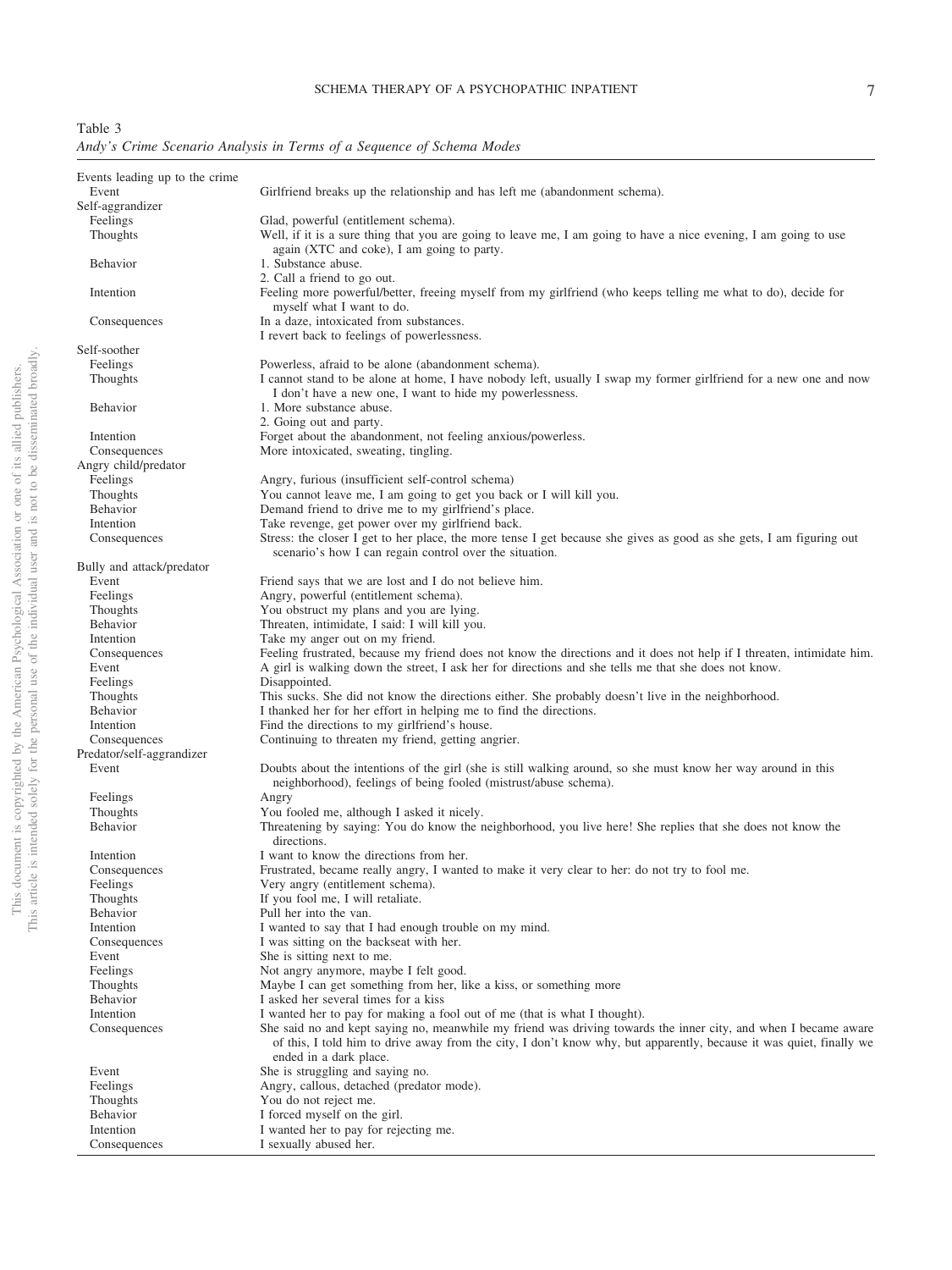brought in a situation in which he had experienced unfairness that triggered his mistrust and abandonment schemas, is provided:

*Andy: Last week, I had a quarrel with a nurse who treated me unfairly. He allowed another patient to stay in his room when he was feeling sick, but when I was feeling sick, I had to come to the dinner table that same evening! So I became angry and said: "This is not fair! Why do I have to come to the dinner table when I am feeling sick, and he doesn't?" Then I walked away and didn't talk to this nurse any more. He again confirmed that I can't trust him.*

*Dr. T.K.: I can imagine that you felt angry and mistreated, because you had to come to the dinner table and the other patient didn't while you were both not feeling well. I think this must feel the same for you as you felt in your childhood when you were constantly treated unfairly by your father. Children need their parents to be fair and consistent, because then they can grow up trusting other people. That's what you missed in your childhood.*

*Andy: Yes, you're right, he's just like my father. He treats me the same.*

*Dr. T.K.: I understand that this is painful for you. But on the other hand, Andy, I also want to be straight with you. You told me that you went to play soccer in the afternoon, so could it be possible that the nurse thought that you were feeling better and concluded that you could attend dinner at the table?*

*Andy: But then he should have asked me first! He didn't ask me at all if I was feeling better, he was only very authoritarian to me and you know: no one can be authoritarian to me!*

*Dr. T.K.: So you missed his interest in you and in how you felt. You actually needed his attention and sympathy.*

*Andy: Yes, that's what I felt, that no one cares about me as a human being, and they only see me as someone who doesn't comply with the rules on the ward.*

*Dr. T.K.: I understand, and I want to let you know that I care about you and that I really want to help you to handle these difficult situations and feelings. I will be there for you, at your side.*

Dr. T.K. stated that she was affected by his vulnerability and the easily triggered feelings of being treated unfairly. It felt as if he was reliving an emotionally distressing experience belonging to a complex trauma. She indicated that he needed the reparenting because he never had someone who was there for him. Instead of dominating the therapy session and expressing his anger, Andy became silent, less tense, and listened to the therapist when she said she wanted to help him and to be there for him. Dr. T.K. also showed her caring toward Andy by occasionally acting on his behalf outside of sessions, for example, making phone calls when necessary, and meeting with the treatment coordinator and nurses of his ward to discuss issues concerning his treatment.

In the beginning, Andy tested if Dr. T.K. would keep her agreements. He had always been strongly triggered if someone arrived late for an appointment, viewing this as evidence of untrustworthiness. On occasions when Dr. T.K. arrived late, he became very angry. After she let him ventilate his rage, they made a functional analysis of the situation. It became clear that the patient's sensitivity originated from the verbal and physical abuse he had suffered as a child, when his father arrived home late and exploded unpredictably in rage.

The psychotherapist made frequent use of empathic confrontation with regards to the effect of the modes on her, including self-disclosure (e.g., "I know that this is your protective side, but I feel threatened if you say . . . ."). When she confronted the patient in this way, he was usually stunned, was able to stop his verbally aggressive behavior, and apologized. Through the ups and downs of psychotherapy, Dr. T.K. continued to offer reliability, openness, and honesty.

ST makes extensive use of experiential techniques, such as chair work and guided imagery (Young et al., 2003), to reprocess the patient's emotional distress stemming from painful childhood experiences. At first, Andy refused the psychotherapist's suggestion to try experiential techniques. He found these exercises "artificial" and was afraid of losing control of his emotions. Dr. T.K. decided to wait until later in the psychotherapy to reintroduce these techniques.

Over time, Andy started to trust Dr. T.K. more, and a strong bond developed between them. He said he now noticed that his psychotherapist was a "human being" and not just a distant professional. Trust was central for Andy. Because he used to lie often, he was never trusted by others; now, he needed to feel that someone trusted and believed him. Obviously, Dr. T.K. realized that he might not be always telling the truth, but she decided to come from the position of trust rather than mistrust. Sometimes, Andy would take advantage of this trust, for example, by trying to use the material Dr. T.K. wrote in his treatment plan to his advantage. Dr. T.K. was careful not to write anything in her reports about the veracity of his accounts that she couldn't prove. If she felt that he was misusing her trust, she took more distance, and became business-like (e.g., "I said this, but not that"). Essentially, the Dr. T.K.'s stance was: "I'll give you the benefit of the doubt, unless I'm proven otherwise. And if you do lie, then I want to understand why." In doing so, Dr. T.K. supported the healthy side of the patient, the side that wanted to be honest and forthcoming, and that was beginning to show genuine vulnerability. While in the first year his angry and impulsive sides were more prominent, during the second year, the vulnerable, abused child side became more visible.

#### **Middle Phase of Psychotherapy (Second Year, Approximately)**

**Role of ancillary therapies (Milieu Therapy, Psychomotor Therapy) in treatment.** Over time, there was increasingly closer collaboration between Andy's ST psychotherapist and the psychiatric nurses on Andy's ward, as well as the other disciplines that were involved in his treatment. Dr. T.K. met regularly with the nurses, providing coaching about the mode approach that they were implementing on the ward (i.e., milieu therapy based on the schema mode model). Andy also began working with a movement therapist, who had received training in ST. The movement therapy focused on aggression and addiction issues, using experiential movement exercises to trigger schema modes, such as the bully and attack mode, so that the patient could learn to recognize and manage them. Through these exercises, Andy learned to recognize the signals in his body that tension was building up and how to intervene in a timely way, before he reached a point of no return. An example of a movement therapy technique was that Andy had to "protect his territory" in the room. The goal for Andy was to recognize bodily tension in the bully and attack mode. The therapist's task was to enter his territory, to start a duel with the patient. During the first step, the therapist stopped when he observed Andy's arousal level became too high. During the second step, the therapist stopped after 1.5 minutes (indicated by the sound of a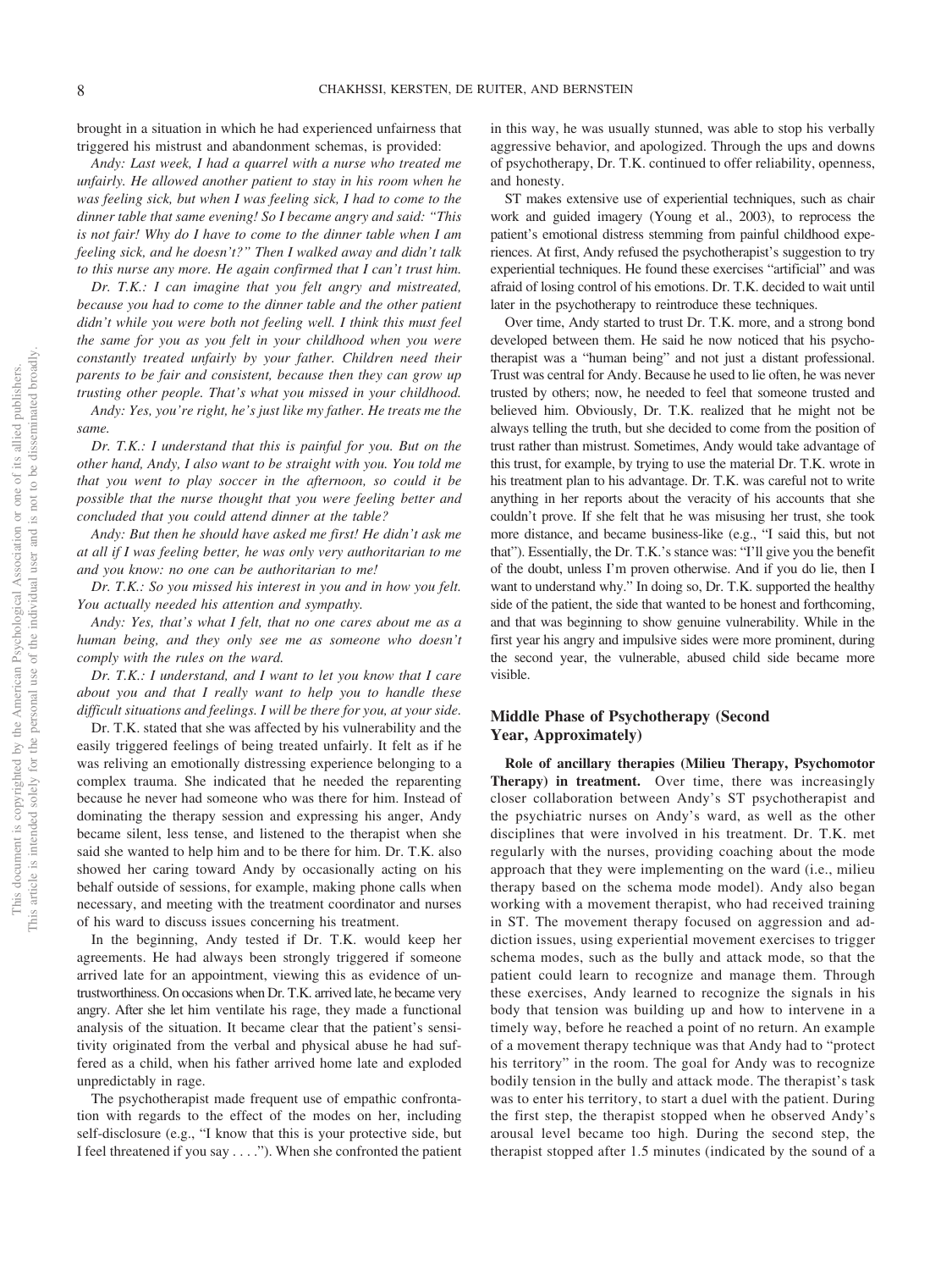timer). During the third step, Andy had to stop himself when he felt his arousal became too high. Afterward, Andy and the therapist watched the videotaped exercise so he could observe his body signals. He also recognized the overcompensatory nature of his aggression: because he had been physically abused, he had learned "to turn passive into active," becoming an aggressor himself.

**Motivation and engagement in psychotherapy, and therapeutic alliance.** Following his offense scenario presentation to the treatment team, Andy wanted to close the door on his past. Instead, Dr. T.K. pushed him gently but persistently to continue to examine difficult topics such as the abuse he suffered and to get in touch with his feelings. Over time, he realized that his need to keep his past at a distance was due to his mistrust and fear of losing control, and underneath it, painful feelings of vulnerability that he wanted to avoid. He continued to refuse to do experiential exercises, but agreed that further exploration of his modes could take place via role playing if he stayed in one chair, rather than use multiple chairs. Thus, the psychotherapist compromised, when necessary, to get the patient to try experiential work.

At about one and a half years into the treatment, Dr. T.K. noted that Andy's trust in her increased. He began to show real shame, became upset, and felt pain, when discussing his abuse history and his offense. Sometimes psychopathic patients find it easy to discuss their offenses, but not so with Andy, because his offense did not fit his self-image. He felt shame for having violated a woman. In one session, he acknowledged that he was very anxious in sexual relationships, and had had trouble with sexual performance. He recalled his first sexual encounter when he was 12 years old with a girlfriend who was 14, when he was afraid to initiate sex. While he acted tough and macho with his antisocial friends, Andy felt quite anxious underneath. He also felt anxiety about intimacy when he later developed a relationship with a woman: "I had raped a woman. How would I feel when trying to initiate sex?"

Patient's behavior in the hospital. During his second year of treatment, Andy showed increasingly more vulnerability and healthy adult behavior outside of ST. However, triggers continued to appear that left him feeling agitated, and made it difficult not to relapse into verbally aggressive behavior. A key moment occurred when his leave application was denied. This event triggered feelings of guilt and shame, and a self-punitive side became activated ("I am nothing, a monster, Hannibal Lecter"). He had suicidal thoughts, experienced considerable distress, and did not want to continue psychotherapy. Despite this setback, he was able to recover his equilibrium and move forward with his treatment, indicating growing resilience.

Andy started a new relationship with a young woman, an acquaintance of his mother. She often accompanied Andy's mother during her visits to the hospital. This led to discussions of his fears: "What is friendship? What is love? Is this a healthy relationship, when she has her freedom and I don't?" It also led to discussing previous relationships and what went wrong in them. Andy wanted to build this new relationship in a healthy adult way, without violence. The relationship lasted 6 months before he learned that his girlfriend was cheating on him. He broke off the relationship, recognizing that it was not a healthy one for him.

### **Final Phase of Psychotherapy (Last Two Years, Approximately)**

**Experiential techniques: Imaginary rescripting and letter** writing. Andy continued to refuse to do imagery exercises, which Dr. T.K. felt were essential to alleviating the emotional triggers that were at the root of his offenses. Eventually, after 2 years and 4 months of treatment, Dr. T.K. and his treatment coordinator decided to make his participation in these exercises a precondition for approval of his leave application. This limit setting succeeded: Andy finally agreed to do experiential exercises, although still with great reluctance. Andy and Dr. T.K. negotiated the conditions under which the imagery exercises would be conducted, which helped him to retain a measure of control. They agreed to try the exercises two or three times, and then evaluate how they were going before proceeding. Dr. T.K. also taught him to use the "time out" signal, so that he could end the exercise at any time. She began each exercise with a "safe place" image, where she asked Andy to close his eyes and imagine himself in a tranquil safe environment.

In total, Andy and Dr. T.K. did five imagery exercises, all of which involved vivid recollections of physical and emotional abuse by his father. For example, in one exercise Andy clearly recalled a very hot day when he was 8 or 9 years old and his father locked him in a car for the whole day without food or water. In each of these exercises, the psychotherapist used imagery rescripting—that is, reworking the traumatic scene to give it a more satisfactory outcome—to counteract the destructive effects of these experiences. She asked Andy's permission to enter the image to protect the child and provide for his emotional needs. In the image, she confronted the father forcefully, standing up for the child and insisting that the father had no right to abuse him. She and Andy devised ways to protect the child, for example, having the police come to take the father to jail and lock him up. In a final imagery exercise, Andy recalled a later experience, when he was 16 years old, and was finally a physical match for his father. His father was beating him savagely while Andy feigned a posture of passive surrender. At a certain moment, Andy caught his father off-guard, suddenly attacking him and beating him into submission. This was the last occasion on which his father had attempted to beat him. The image of turning the tables on his father made the overcompensatory nature of Andy's aggression understandable to him: by becoming a violent predator, he had learned how to avoid being a victim. After each of these exercises, Andy reported considerable relief, and feeling less easily triggered to anger and aggression in his interactions with others.

Later that year, Andy's supervised leave application was finally approved; under strict supervision of two guards and one psychiatric nurse, he was allowed to leave the hospital for periods of a few hours. Then, again, a stalemate occurred: he was no longer motivated to continue his treatment. He was eager to return to society and to put his past behind him. This reluctance to continue with treatment is a common reaction when patients begin the resocialization process and have a first "taste" of freedom. Eventually, his treatment coordinator had to set another limit: either Andy continued to work through his traumas and his offense or he would not write a new leave request. Andy agreed to continue his psychotherapy.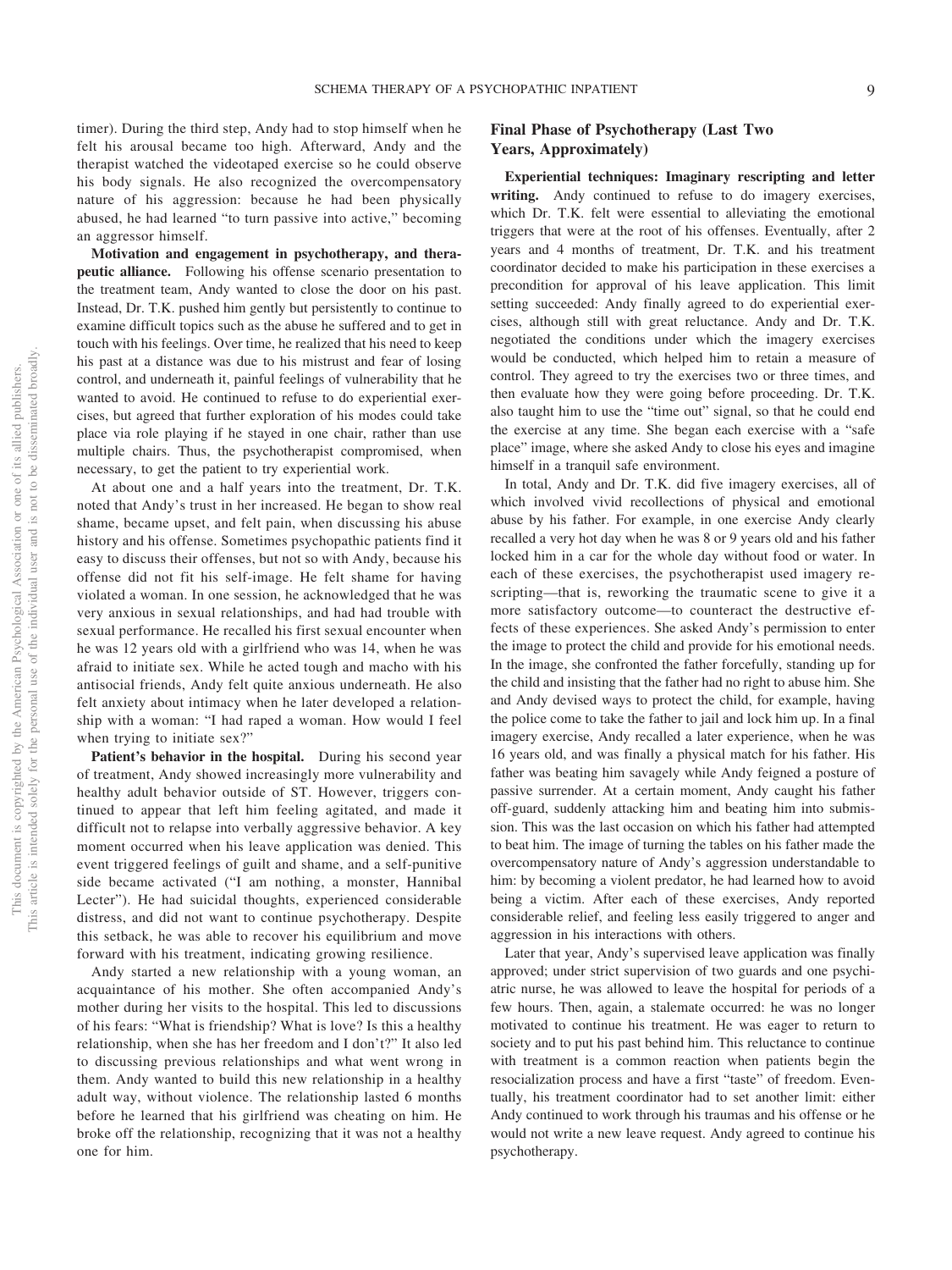Dr. T.K. recommended that he write a letter to his father. At first, Andy refused, stating that he "wasn't a writer," and wanted to "stop delving into the past." However, Dr. T.K. and his treatment coordinator persisted and Andy eventually agreed, after 3.5 years of ST, to write the letter. A few quotes from the letter to his father read as follows:

"It pains me to write this. I was raised with a lot of violence in my home and I lived for 18 years in a completely unsafe environment. I have a lot of questions toward you: why so many beatings? So much violence? So much sadness? So many unsafe situations? So little love? So little warmth? So little family feeling?

A little child doesn't know right from wrong, you have to learn everything from your parents. I missed this at home, but I saw that it was more quiet and kind-hearted at my friends' home. I always thought about this and said to myself: this is the way I want to do it, when I have my own family.

I've always been angry toward you and I even made plans to kill you. I am really disappointed in you and I will never forget what you did to me, but I can learn from this and NEVER do this to my own family, but to guarantee them warmth, safety and the love they deserve. This will be the best revenge on you."

After the imagination exercises and writing the letter to his father, Andy reported feeling less pain about his past. He said that if he were to meet his father, he would be able to speak to him in a calm fashion. He would like to ask him: "Why have you beaten me so much? Why have you given me such a childhood?"

During this same period, Andy's relationship with his mother was discussed extensively. While warmer and less emotionally charged than his relationship with his father, Andy came to realize that he and his mother had an enmeshed relationship. In a sense, they were too close, which served his mother's emotional needs, but prevented him from becoming independent. Andy worked on breaking free from this enmeshment and began to develop more independence and sense of his own identity.

**Reprocessing the offense.** Dr. T.K. wanted him to come to terms with his offense, taking responsibility for what he had done, processing feelings of shame and guilt, and then reaching a resolution in order to move on with his life. However, Andy was adamantly opposed to letting go of the pain and guilt that he experienced: he said that it reminded him of what he had done, and therefore served as a deterrent for the future. Eventually, Andy proposed a way to reprocess his offense. He decided to visit the scene of the offense.

In the meantime, he developed a new relationship with a young woman who visited him in the hospital. His new girlfriend had been sexually abused as a child, an issue that was very upsetting for Andy because of his own role as the perpetrator of a sexual offense. He discussed the sexual abuse and his own offense with his new girlfriend. His girlfriend said that she could forgive him for having raped a woman, which helped Andy forgive himself.

**Resocialization phase of treatment.** The resocialization phase, in which Andy was allowed more frequent supervised leaves, and eventually, unsupervised leaves, was successful. As he earned more frequent leaves, he felt liberated and wanted to focus more on his life outside. The main triggers during this period were frustrations over the uncertainty and slowness of the resocialization process, and the continuation of the TBS-order. On the ward,

Andy trusted the psychiatric nurses more, and was able to have more constructive discussions with them about his concerns. Thus, a generalization of learning was taking place. At first, only his psychotherapist and movement therapist could be trusted but by the end of treatment, he could discuss personal topics with some of the nurses, too.

**Changes over the entire course of psychotherapy.** A comprehensive evaluation of Andy's schema modes by Dr. T.K. showed that Andy had made significant progress. The antisocial modes, such as the predator, bully and attack, and self-aggrandizer modes, were clearly less prevalent than at the beginning. They were still present but less strong. Moreover, there was more room for healthy adult considerations and vulnerable emotions. His main vulnerability remained the mistrust/abuse schema (i.e., the expectation of being abused, mistreated, or cheated by others). The triggers for mistrust remained inconsistent behavior or application of rules by authority figures, lack of clarity over rules, and unclear and inconsistent situations and communications in general. When Andy's mistrust was triggered, he continued to react either with avoidance ("I do not need them anymore") or with aggression. A positive change was that Andy could identify a trigger or conflict more quickly, and address it more constructively. For example, when he became mistrustful toward a male psychiatric nurse who had been recently assigned as his mentor ("He is not straightforward; he speaks with two tongues"), he addressed this immediately by arranging an appointment with the nurse to discuss his concerns. Also, in his new romantic relationship, he was noticeably less suspicious than previously. Andy acknowledged that abandonment fears in the relationship with his new girlfriend remained an important risk factor. At the same time, he recognized that even if the relationship were to end, he had learned a great deal from it and that it had helped him in his personal growth. Previously, Andy had always stated, "I engage in therapy for my mother, not for myself." At the end of this period, Andy said for the first time, "I engage in this process for myself, not for my girlfriend, and not for my mother."

#### **Termination of Psychotherapy**

After deliberation with Andy, Dr. T.K. and his treatment team decided to begin terminating ST. Over a period of about 6 months, the sessions were reduced to once every 2 or 3 weeks. Thereafter, sessions were even less frequent. Andy's relationship with his girlfriend continued to be monitored, as well as other aspects of his continuing reintegration into society. He took a position as a construction worker. The final 6 months of psychotherapy were focused on consolidating therapeutic gains and expanding his social and work network. Before his final session, Andy and Dr. T.K. watched a video recording of the initial phase of ST. Andy found it confronting to see himself as he previously was— how angry and aggressive he had been—which deepened his awareness of how much he had changed. Dr. T.K. gave Andy a card with a personal goodbye message. As requested by Dr. T.K., Andy wrote the following evaluation in response to three questions:

How were you before the psychotherapy?

"I behaved aggressively, trusted no one (was very suspicious), responded quickly and aggressively, let no one tell me what to do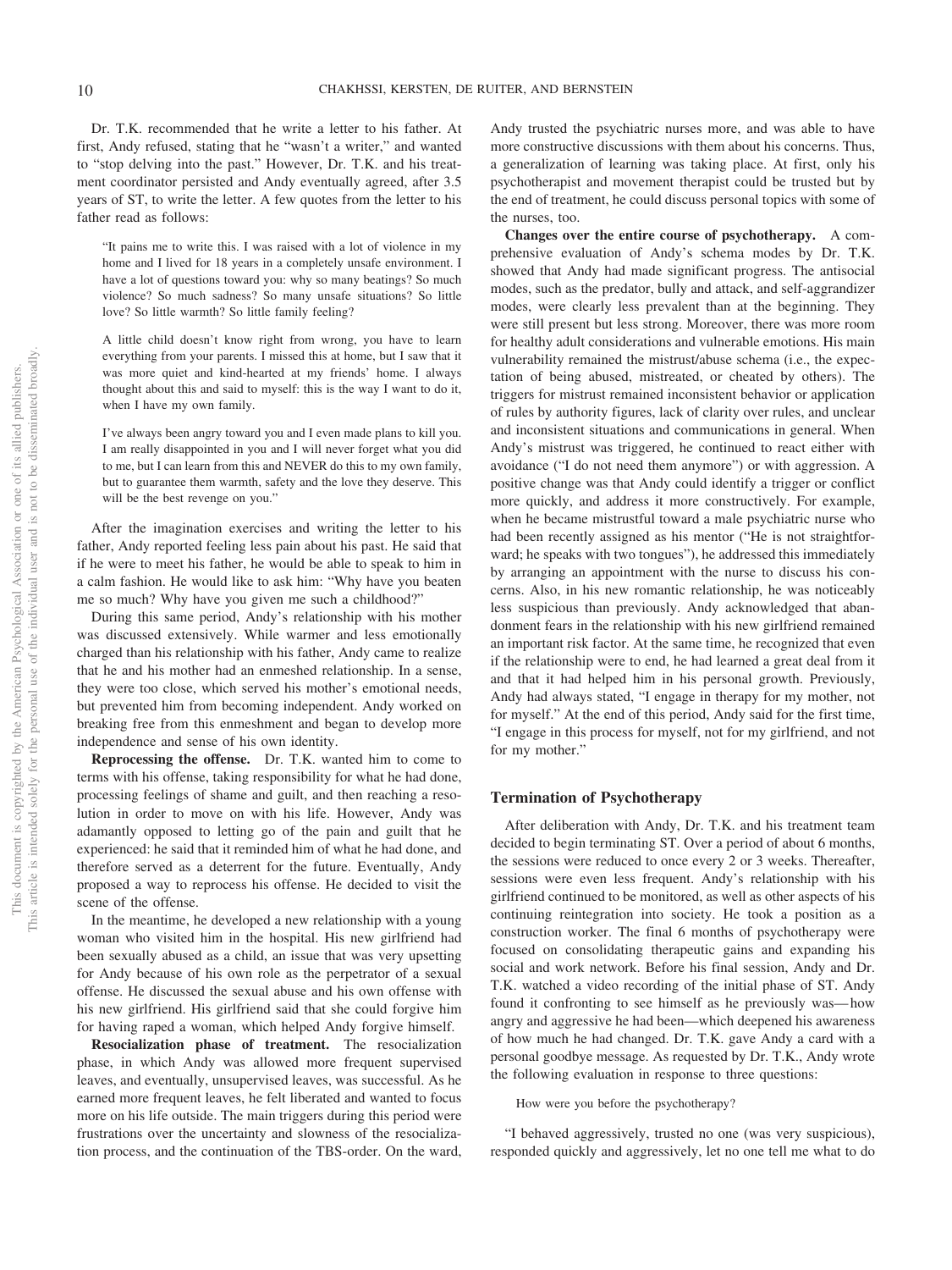(especially not someone who was older than me) and was very rebellious and attributed everything to others."

What developments have you been through?

"I have learned to think differently. I am less worried about things that may happen to me or are happening. I have started to talk about my feelings and what's on my mind. That is my most important change."

How is it with your different sides (modes) at the moment?

"Some of the modes are gone (predator behavior and addiction) and some are still present, but to a lesser extent (trust/mistrust, powerful/powerless, impulsivity). They used to be problematic, but not anymore."

After he completed ST, Andy occasionally asked for follow-up sessions, especially when he became frustrated by the lack of progress in termination of his TBS-order. About 1 year after the end of ST, he was transferred to a resocialization ward and granted unsupervised leaves. Approximately 1 year later, after ending his second relationship during his TBS-order stay, he met another woman with whom he began a romantic relationship. At this time, he was living outside of the hospital. She soon became pregnant. When she gave birth, with Andy in attendance, the first person whom he thought of was his psychotherapist. She was the first person to whom he sent a birth announcement.

#### **Follow-up Interviews**

About 2 years after ending ST, Dr. T.K. invited Andy for a follow-up interview. Andy immediately agreed because he felt grateful and he "wanted to pay the psychotherapist back" for her efforts. During this interview, he told about his difficulties outside of the hospital, in getting a decent job, in the collaboration with his probation officer, and about the stigma of being a psychopath. He experienced life outside as much more difficult and there were more triggers than inside the hospital. He did not relapse into drug abuse or criminal behavior, although there were some situations that still triggered him (e.g., conflicts with his mother), though not to the same extent as before. An evaluation of the schema modes and triggers showed that the psychopathic modes were not present. When Dr. T.K. asked Andy about the meaning of ST and the therapeutic bond, he said he saw her as a real person who sometimes was touched by his pain, a mother figure, and that she had become a very important person in his life. Dr. T.K. was touched and surprised, especially as Andy had never before revealed such warm personal feelings about her.

About three years after ending ST, Dr. T.K. again invited Andy for a follow-up interview. This time, Andy seemed more adjusted to living in the community. He had a full-time job and provided for his girlfriend and their child. During the 3-year follow-up period, he had not relapsed into drug abuse nor any criminal behavior, as confirmed by records obtained from the Department of Criminal Justice.

#### **Quantitative Assessment of Psychotherapy Outcome**

To examine Andy's change from pre- to posttreatment, we used the reliable change index<sup>1</sup> (RCI: Jacobson & Truax, 1991). The

RCI provides a *z*-score, where higher scores correspond with improvement and the threshold for significant improvement (at  $p < .05$ ) lies at a *z*-score  $\geq 1.96$ . For the YSQ and the PCL-R, we used the reliability coefficients and standard deviations obtained in a comparable sample of personality disordered offenders to calculate the RCI (Chakhssi et al., 2012). For the BEST-Index, we used reliability coefficients and standard deviations from a BEST-Index validation study (Chakhssi et al., 2010b). Effect sizes (Cohen's *d*) were calculated as the difference between pretreatment and posttreatment means divided by the standard deviations for the YSQ, PCL-R, and BEST-Index from normative samples (mentioned above). Table 2 provides the mid- and/or posttreatment scores on the YSQ schema domains, BEST-Index total and scale scores, PCL-R total and facet scores, the reliable change indices, and effect sizes.

**Early maladaptive schemas (YSQ).** The scores on the YSQ decreased significantly from pre- to posttreatment for four of the five EMS domains: Disconnection/Rejection, Impaired Autonomy/Performance, Impaired Limits, and Overvigilance/Inhibition. The observed change on Other-directedness from pre- to posttreatment was not significant (see Table 2). This indicates that the majority of Andy's EMS improved from pre- to posttreatment.

**Risk-related behaviors (BEST-Index).** Andy's risk-related behaviors as measured with the BEST-Index showed a significant improvement from pre- to posttreatment on the total score, on Social Skills and Insight. The BEST-Index scale, Social Skills, measures adaptive social behavior, social skills, and the maintenance of interpersonal relationships. Based on the BEST-Index Social Skills scores, Andy developed better social skills and was better at maintaining relationships. The Insight scale measures insight into the nature of the one's problems and attribution of responsibility. The scale also measures how patients cope with

<sup>1</sup> The RCI is calculated as:  $(X2-X1)/\sqrt{2(SD\sqrt{1-\alpha})^2}$  where  $\times 1$  is a subject's pretreatment score and  $\times$ 2 the posttreatment score (or reversed if lower scores on the measure mean better functioning). The *SD* is the standard deviation for the measure or a subscale of a sample at pretreatment. The internal consistency (Cronbach's alpha) is used as a reliability coefficient for the measure or subscale. The specific RCI computations for the measures are as follows: Disconnection/Rejection schema domain, the RCI is calculated as:  $(2.91-1.65)/\sqrt{2(.78\sqrt{1-.97})}$ 6.59: Impaired Autonomy/Performance domain: RCI =  $(1.90-1.30)$ /  $\sqrt{2(.61\sqrt{1-.95})^2}$  = 3.11; Impaired Limits domain: RCI = (3.58–1.97)/  $\sqrt{2(.75\sqrt{1-.91)^2} = 5.06}$ ; Other-Directedness domain: RCI = (1.63–  $1.26$ / $\sqrt{2(.70\sqrt{1-.88})^2}$  = 1.08; Over-Vigilance/Inhibition domain: RCI =  $(3.44 - 1.47) / \sqrt{2(0.81 \sqrt{1 - .90})^2}$  = 5.44; BEST-Index Total score: RCI =  $(306.5-266)/\sqrt{2(34.74\sqrt{1-.97})^2} = 4.76$ ; BEST-Index Social Skills: RCI =  $(114.5-101.5)/\sqrt{2(16.39\sqrt{1-.96})^2}$  = 2.80; BEST-Index Insight: RCI =  $(101-82.5)/\sqrt{2(15.63\sqrt{1-.95})}$  $\overline{a}$ 3.74; BEST-Index Interpersonal Hostility:  $RCI = (56-50)/$  $\sqrt{2(7.59\sqrt{1-.86})^2} = 1.49$ ; BEST-Index Physical Violence: RCI = (35–  $32)/\sqrt{2(1.43\sqrt{1-.74})^2}$  = 1.43; PCL-R Total: RCI = (28.40–14.00)/  $\sqrt{2(6.61\sqrt{1-.78})^2}$  = 3.28; PCL-R Interpersonal facet: RCI = (4.00–  $1.00$ )/ $\sqrt{2(2.08\sqrt{1-.67})^2}$  = 1.78; PCL-R Affective facet: RCI = (7.00–  $1.00$ )/ $\sqrt{2(1.91\sqrt{1-.78)^2} = 4.74}$ ; PCL-R Impulsive Lifestyle facet: RCI =  $(6.00-3.00)/\sqrt{\frac{2(2.34\sqrt{1-.69})^2}{2}}$  = 1.63; PCL-R Antisocial facet: RCI =  $(8.00 - 8.00) / \sqrt{2(2.64 \sqrt{1 - .64})^2} = 0.$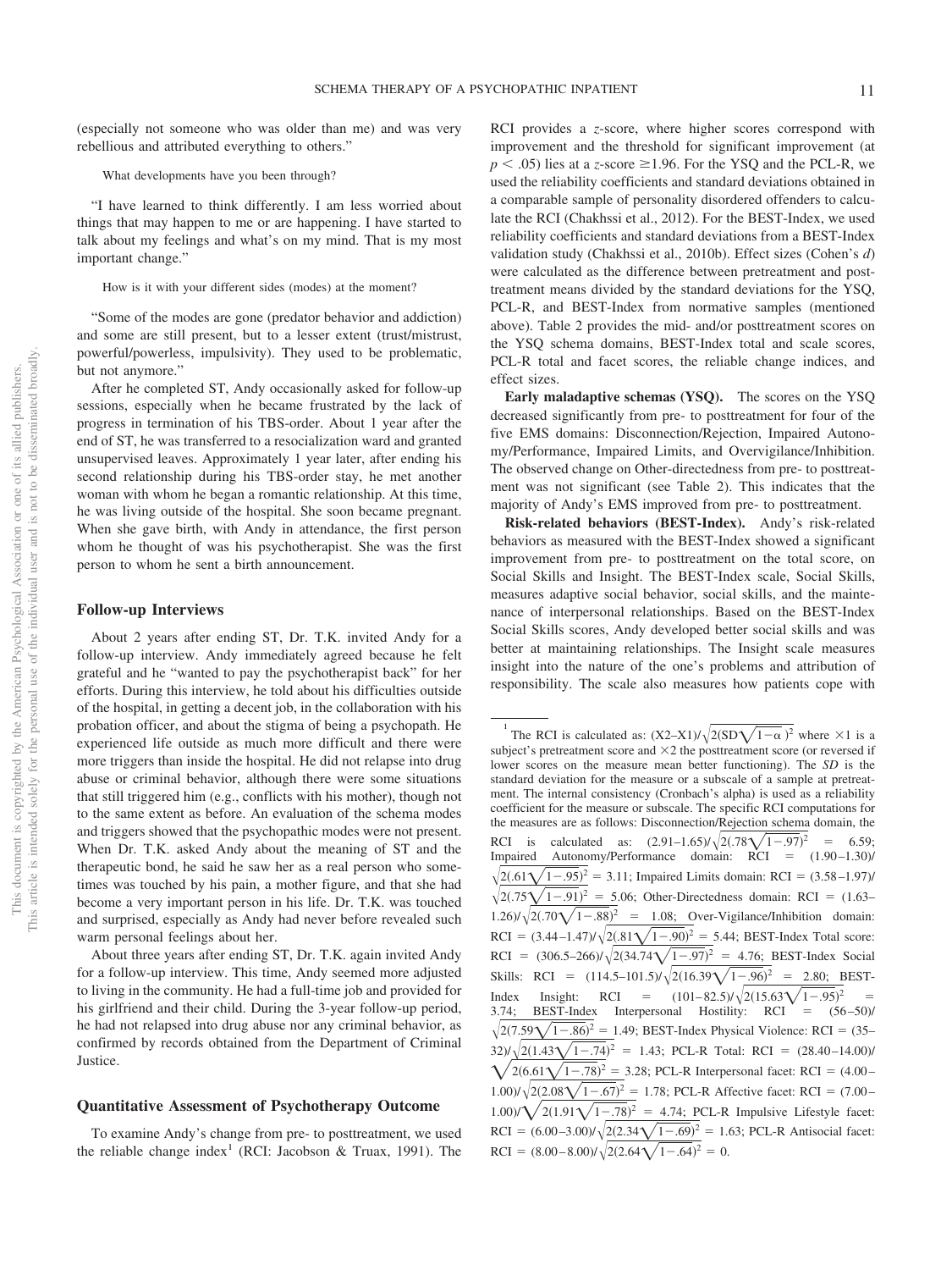stress. Based on the BEST-Index Insight scores, Andy developed more insight into his disorder and was able to more adequately cope with stressful events. According to the BEST-Index, Andy did not show significant improvement on Interpersonal Hostility and Physical Violence scores (see Table 2).

**Psychopathy (PCL-R).** During the posttreatment PCL-R interview, Andy presented as a thoughtful person who had largely come to terms with his childhood experiences and the ensuing psychological pain. He also owned up to the offense that led to his conviction to the TBS-order. He was sincere, cooperative, and willing to show his "weaker" sides. Andy obtained a PCL-R total score of 14, which is clearly in the nonpsychopathic range. On the PCL-R Interpersonal facet, Andy obtained a score of 1 for his lies in the past and during the first phase of treatment. On the PCL-R Affective facet, Andy also scored 1: although he did show empathy toward the victim of the rape, he was less compassionate with the victim who went into a coma after getting into a fight with him. On the PCL-R Impulsive Lifestyle facet, he obtained a score of 3. Throughout his treatment in the forensic hospital, Andy showed behaviors that belonged to this facet. He still acted somewhat impulsively (mainly verbally) if he did not get his way. He showed responsible behavior during his hospital stay in terms of showing up for work engagement and therapeutic activities, and paying off a financial compensation for the victim. However, in the past, his irresponsible behaviors were extreme and he still had to show how he maintained his responsibility in the community. Finally on the PCL-R Antisocial facet, he scored 8 points. Although his behavioral controls improved substantially, he sometimes still acted out when he was frustrated. Most of the items belonging to the PCL-R Antisocial facet are historical and rated on the basis of previous (pretreatment) criminal behavior. As displayed in Table 2, the PCL-R total score showed significant improvement from pre- to posttreatment.

**Risk of future violence (HCR-20).** Andy's risk of future violence according to the HCR-20 decreased from "high" pretreatment to "medium" posttreatment. According to the professional judgment of the assessor based on the HCR-20, Andy showed increased insight, fewer negative attitudes, less impulsivity, and better treatment compliance. Also, Andy was judged to have become less susceptible to destabilizing events and more compliant with professional supervision.

#### **Process Measures Ratings**

**The working alliance (WAI-O-S).** The scores on the WAI-O-S ranged between 4 and 5, indicating that the coders observed positive indicators of the working alliance. The average total alliance score was  $4.62$  (*SD* = .88),  $4.95$  (*SD* = .89) for the Bond subscale,  $4.25$  ( $SD = 1.03$ ) for the Task subscale, and  $4.65$  ( $SD =$ .97) for the Goal subscale. The average total alliance scores and subscales during the course of the psychotherapy are displayed in Table 4.

Scores on working alliance for patients with psychopathic traits have not been reported in the literature, although some scholars suggest that psychopathic patients are unable to form a therapeutic bond (Skeem et al., 2002). However, the average alliance ratings for this patient were indicative of a positive working alliance and comparable with average alliance ratings of therapists and patients in a sample of borderline outpatients who completed treatment

*Working Alliance Total and Subscales Mean Scores (and SD) During the Course of Psychotherapy*

|            | Time during psychotherapy |               |                |  |
|------------|---------------------------|---------------|----------------|--|
| First year | Second<br>year            | Third<br>year | Fourth<br>year |  |
| 4.11(.06)  | 4.83(.38)                 | 4.79(0.40)    | 4.72(.53)      |  |
| 4.50(.42)  | 5.29(0.13)                | 4.96(.38)     | 5.04(0.63)     |  |
| 3.67(.08)  | 4.50(.05)                 | 4.54(0.45)    | 4.29(.46)      |  |
| 4.17(0.17) | 4.71(.54)                 | 4.88(.38)     | 4.83(.50)      |  |
|            |                           |               |                |  |

*Note*. WAI-O-S = Working Alliance Inventory—Observer, Short version.

(Spinhoven, Giesen-Bloo, van Dyck, Kooiman, & Arntz, 2007), higher than therapist alliance ratings of borderline outpatients who dropped out of treatment (Spinhoven et al., 2007), and also higher than the average alliance ratings with the WAI-O (long version) in a sample of substance abusers (Fenton, Cecero, Nich, Frankforter, & Carroll, 2001).

#### **Discussion**

This single case study is the first to describe the apparently effective treatment of a psychopathic patient. The treatment included individual ST, combined with movement therapy and milieu therapy by the nursing staff. After the 4-year treatment and 3-year follow-up, the patient no longer displayed prominent psychopathic features, displaying more empathy, shame, and guilt, and significantly more insight and better communication skills compared to his pretreatment scores. Although he remained somewhat mistrustful, he was able to develop meaningful interpersonal and intimate relationships: he became a father, took adequate care of his family, and maintained a job. He reprocessed painful feelings from childhood experiences with his father and developed more autonomy in his relationship with his mother. Although the treatment posed many challenges, this case study refutes the widely held view that patients with psychopathic features are untreatable, or that treatment makes them worse (Rice et al., 1992; Seto & Barbaree, 1999). In contrast to clinical lore, the patient was able to engage in treatment (e.g., Hobson, Shine, & Roberts, 2000; Ogloff, Wong, & Greenwood, 1990), form a bond with his therapist (e.g., Lösel, 1995; Mealey, 1995), and show a positive treatment response. Moreover, the treatment did not appear to make the patient more dangerous (e.g., Rice et al., 1992; Seto & Barbaree, 1999). These findings concur with those of recent studies indicating that some psychopathic patients may benefit from treatment (Chakhssi et al., 2010a; Hildebrand & de Ruiter, 2012; Olver & Wong, 2009; Skeem et al., 2002). They are also consistent with preliminary, but not statistically significant, results from a randomized clinical trial in the Netherlands suggesting that ST reduces risk and speeds reentry into the community in forensic patients with Cluster B personality disorders, including psychopathic ones (Bernstein et al., 2012).

In contrast to standard cognitive– behavioral therapy, ST places more emphasis on the childhood origins of maladaptive behaviors, and uses the therapeutic relationship (e.g., limited reparenting, empathic confrontation) and experiential, emotion-focused tech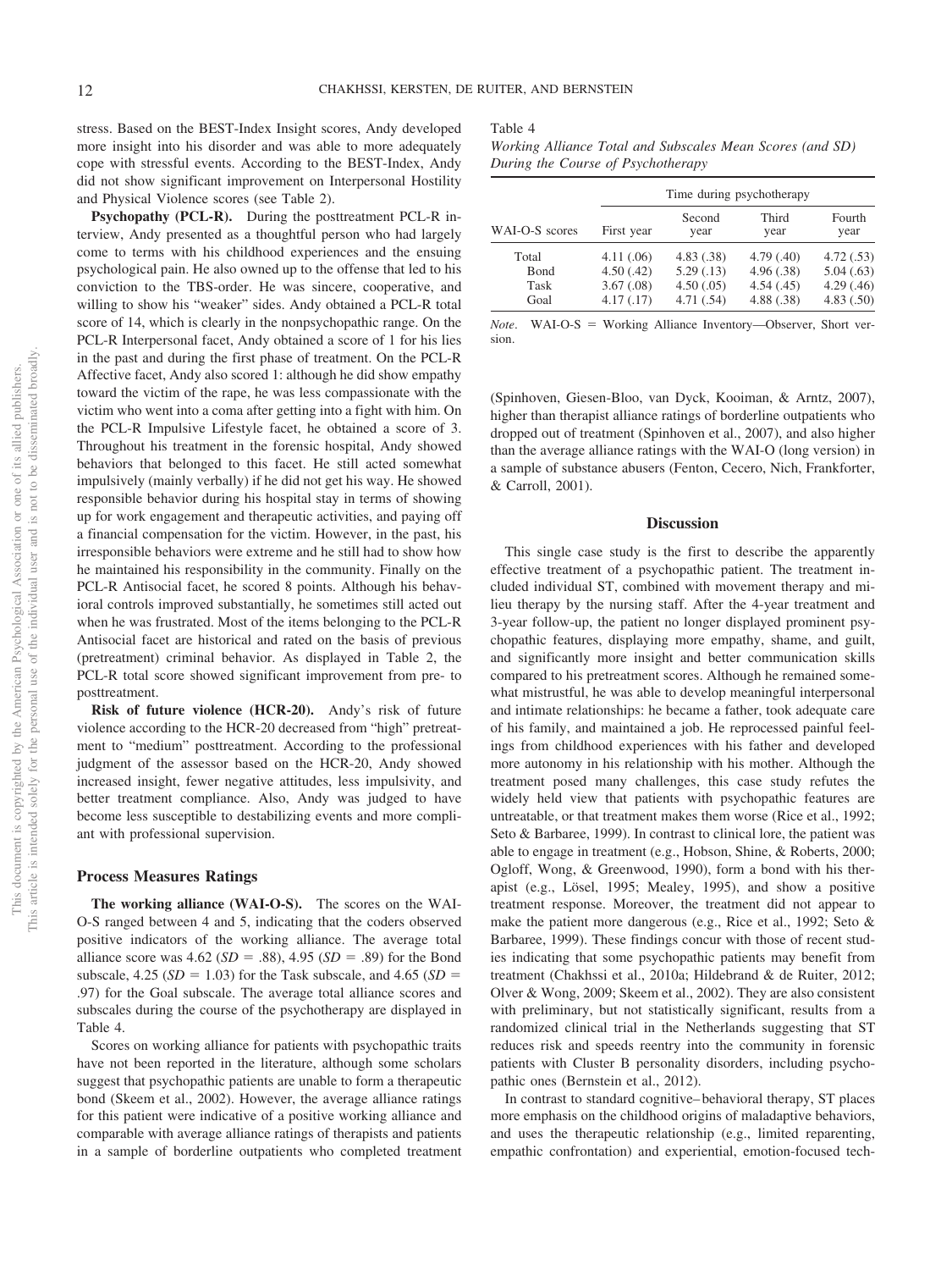niques to reach the patient's vulnerable side (Rafaeli et al., 2011; Young et al., 2003). This may also explain the prolonged time, nearly a year, it took to develop an integrated case conceptualization in Andy's case, including an offense scenario analysis. Although this was the psychotherapist's first case using ST with a patient with psychopathic traits, and future case conceptualizations may require less time, we believe that developing an integrated case conceptualization while focusing on the therapeutic alliance is essential in the treatment of patients with psychopathic traits and may require more time than usual (five to eight sessions). This case study showed that it was possible to break through the emotional detachment of a psychopathic patient to heal his underlying emotional pain, reflected in significantly improved scores in four of the five EMS domains. This is consistent with a recent pilot study showing that ST was about twice as effective treatment-as-usual in reaching forensic patients' vulnerable emotions (Van den Broek, Keulen-de Vos, & Bernstein, 2011).

One of the premises of ST is that individuals are capable of experiencing at least a minimum of empathy, emotions, and feelings of connectedness. This case study showed that a patient's potential for empathy and attachment may not be evident at the beginning of treatment. At the start, Andy was described by some of those who worked with him as a "classic psychopath." Furthermore, in our clinical experience, there are patients who appear to possess callous– unemotional traits and a history of childhood trauma, and the callousness may serve as a protection against experiencing vulnerable emotions. However, until there are sufficient empirical data on which patients are likely to benefit from ST, and which are not, it is premature to exclude patients from ST because certain psychopathic features, such as callous– unemotional traits, are present.

By the end of his treatment and follow-up, Andy's scores on PCL-R items for prominent psychopathic features, such as lack of empathy, impulsivity, and failure to take responsibility, were reduced from high to moderate, indicating improvement on these characteristics, but a certain degree of risk of future violence still remained. Andy's scores on the HCR-20 risk assessment instrument were also reduced from high to medium. Thus, while our best estimate is that Andy's risk for future violence has diminished, we cannot say with certainty that he will not recidivate. ST makes no claims to completely eliminate risk in psychopathic or other personality disordered patients (Bernstein et al., 2007, 2012). Follow-up in the future will determine whether the gains made will hold up while living in the community. Certainly, his ability to exert self-control over his behavior during his final treatment phase offers reason to be hopeful about the future.

The findings of our study have several limitations. First, Andy's pretreatment PCL-R score of 28.4 was slightly lower than the conventional cutoff score of 30 used in North American samples (i.e., PCL-R total score  $\geq 30$ ), but was higher than the cutoff score of 25 used in European samples (Cooke, Michie, Hart, & Clark, 2005; Hare, 2003). Also, it was higher than the cutoff score  $(PCL-R \ge 25)$  used in studies that demonstrate that psychopathy is a more severe form of ASPD than ASPD alone (e.g., Coid & Ullrich, 2010). However, it may be difficult to generalize these results to patients with much higher PCL-R scores, such as those with scores above 30. Furthermore, the length of treatment in Andy's case was 4 years, which was longer than the 3 years applied in the recent clinical trials of ST in BPD patients (Farrell

et al., 2009; Giesen-Bloo et al., 2006), but shorter than the average time until conditional discharge  $(M = 9.8 \text{ years})$  in Dutch TBSpatients (Nagtegaal, van der Horst, & Schönberger, 2011).

Finally, psychopathic patients are well-versed in impression management (e.g., Lilienfeld, 1994). We cannot verify with certainty the patient's reports of the motives for his offense, nor his accounts of his life after leaving the institution. Thus, we cannot be absolutely sure that the patient's treatment progress was genuine and not a manipulative attempt to shorten his forensic psychiatric treatment. On the other hand, there is also evidence of the patient's apparently sincere efforts to come to terms with his offenses and refrain from further antisocial behavior. The improvements on the standardized assessment instruments also support this positive view. Note that three out of the four instruments were observerrated tools, rated during the course of treatment by several different and independent raters, indicating that positive progress was not confined to the therapy sessions. This positive view is also supported by the absence of recidivism according to official arrest records. Recidivism rates for psychopaths are high: about three to four times higher than for other offenders at 1 to 3 years after discharge from secure institutions (Hemphill, Hare, & Wong, 1998). In this light, Andy's lack of reoffending over a period of 3 years post release is reassuring. Thus, while some ambiguities remain, our overall impression is of a patient whose progress is genuine.

#### **Future Directions**

We conclude that some or perhaps even many patients with psychopathic traits may prove amenable to psychotherapeutic treatment, if they are given an evidence-supported therapy that is specifically targeted to the nature of their problems. More research is needed into a variety of treatment methods to further investigate which patients with psychopathic traits are able to benefit from which treatment method, or a combination thereof. A randomized controlled trial to test the hypothesis that ST is an effective treatment for personality disordered offenders, including psychopathic ones, is currently in progress (Bernstein et al., 2012).

#### **References**

- American Psychiatric Association. (2000). *Diagnostic and statistical manual of mental disorders* (revised 4th ed.). Washington, DC: American Psychiatric Association.
- Bernstein, D. P., Arntz, A., & de Vos, M. E. (2007). Schema focused therapy in forensic settings: Theoretical model and recommendations for best clinical practice. *The International Journal of Forensic Mental Health, 6,* 169 –183. doi:10.1080/14999013.2007.10471261
- Bernstein, D. P., Nijman, H. L. I., Karos, K., Keulen-de Vos, M., De Vogel, V., & Lucker, T. P. (2012). Schema therapy for forensic patients with personality disorders: Design and preliminary findings of a multicenter randomized clinical trial in the Netherlands. *The International Journal of Forensic Mental Health, 11,* 312–324. doi:10.1080/14999013 .2012.746757
- Blair, R. J. R. (2003). Neurobiological basis of psychopathy. *The British Journal of Psychiatry, 182,* 5–7. doi:10.1192/bjp.182.1.5
- Blair, R. J. R., & Mitchell, D. V. G. (2009). Psychopathy, attention and emotion. *Psychological Medicine, 39,* 543–555. doi:10.1017/ S0033291708003991
- Brinkley, C. A., Newman, J. P., Widiger, T. A., & Lynam, D. R. (2004). Two approaches to parsing the heterogeneity of psychopathy. *Clinical*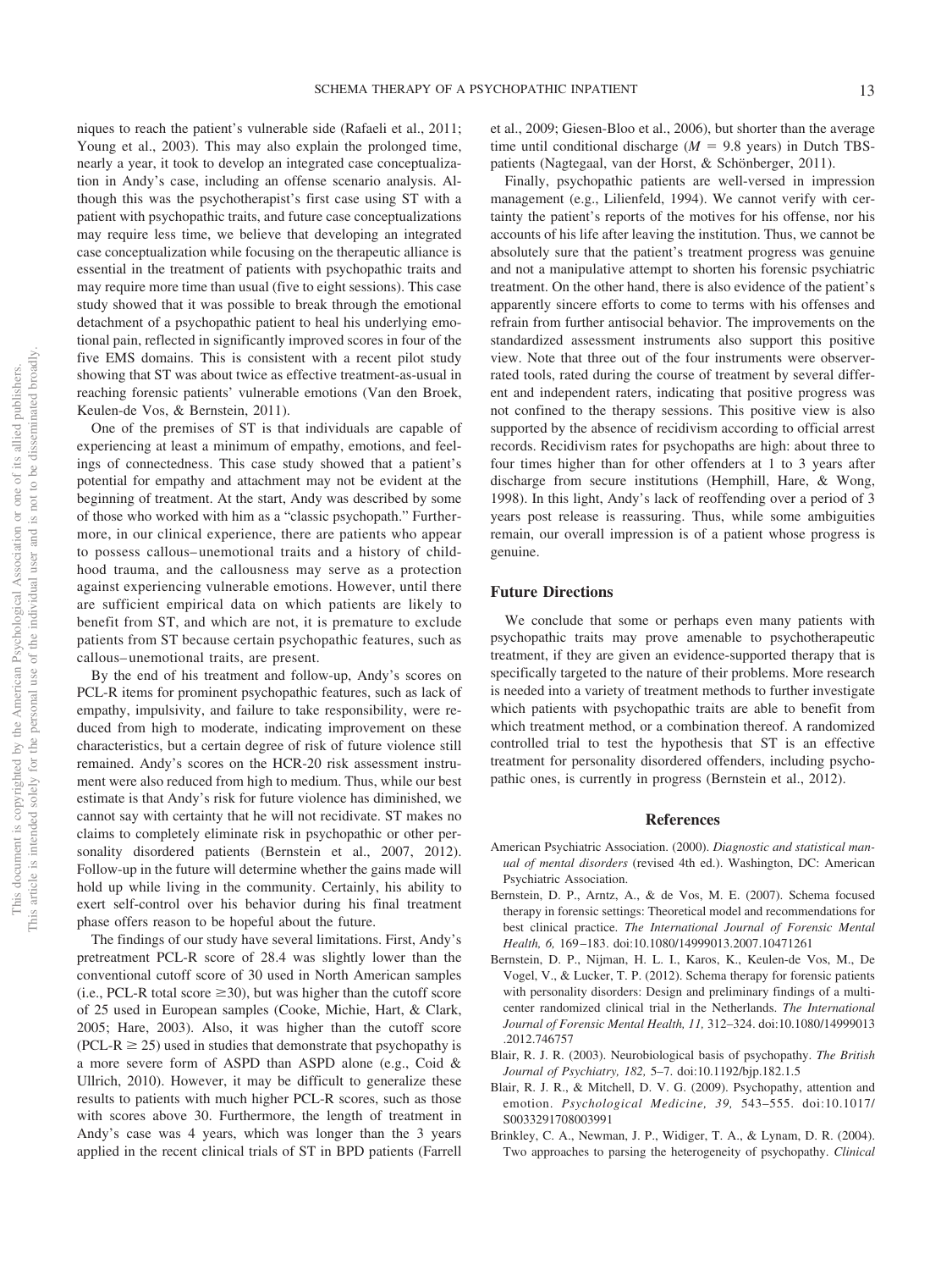*Psychology: Science and Practice, 11,* 69 –94. doi:10.1093/clipsy .bph054

- Buschman, J., & Van Beek, D. (2003). A clinical model for the treatment of personality disordered sexual offenders: An example of theory knitting. *Sexual Abuse: A Journal of Research and Treatment, 15,* 183–199.
- Caspi, A., McClay, J., Moffitt, T. E., Mill, J., Martin, J., Craig, I. W.,... Poulton, R. (2002). Role of genotype in the cycle of violence in maltreated children. *Science, 297,* 851– 854. doi:10.1126/science.1072290
- Chakhssi, F., Bernstein, D. P., & de Ruiter, C. (2012). Early maladaptive schemas in relation to facets of psychopathy and institutional violence in offenders with personality disorders. *Legal and Criminological Psychology*. Advance online publication. doi:10.1111/lcrp.12002
- Chakhssi, F., de Ruiter, C., & Bernstein, D. (2010a). Change during forensic treatment in psychopathic versus nonpsychopathic offenders. Journal of Forensic Psychiatry and Psychology, 21, 660-682. doi: 10.1080/14789949.2010.483283
- Chakhssi, F., de Ruiter, C., & Bernstein, D. (2010b). Reliability and validity of the Dutch version of the Behavioural Status Index: A nurserated forensic assessment tool. *Assessment, 17, 58*-69. doi:10.1177/ 1073191109338815
- Coid, J., & Ullrich, S. (2010). Antisocial personality disorder is on a continuum with psychopathy. *Comprehensive Psychiatry, 51,* 426 – 433. doi:10.1016/j.comppsych.2009.09.006
- Cooke, D. J., Michie, C., Hart, S. D., & Clark, D. (2005). Searching for the pan-cultural core of psychopathic personality disorder: Continental Europe and North America compared. *Personality and Individual Differences, 39,* 283–295. doi:10.1016/j.paid.2005.01.004
- de Ruiter, C. & Hildebrand, M. (2003). The dual nature of forensic psychiatric practice: Risk assessment and management under the Dutch TBS-order. In P. J. van Koppen & S. D. Penrod (Eds.), *Adversarial vs. inquisitorial justice: Psychological perspectives on criminal justice systems* (pp. 91–106). New York: Plenum Press.
- de Vogel, V. & de Ruiter, C. (2006). Structured professional judgment of violence risk in forensic clinical practice: A prospective study into the predictive validity of the Dutch HCR-20. *Psychology, Crime and Law, 12,* 321–336. doi:10.1080/10683160600569029
- Dowden, C., Antonowicz, D., & Andrews, D. A. (2003). The effectiveness of relapse prevention with offenders: A meta-analysis. *International Journal of Offender Therapy and Comparative Criminology, 47,* 516 – 528. doi:10.1177/0306624X03253018
- Farrell, J. M., Shaw, I. A., & Webber, M. A. (2009). A schema-focused approach to group psychotherapy for outpatients with borderline personality disorder: A randomized controlled trial. *Journal of Behavior Therapy and Experimental Psychiatry, 40,* 317–328. doi:10.1016/j.jbtep .2009.01.002
- Farrington, D. P. (2006). Family background and psychopathy. In C. J. Patrick (Ed.), *Handbook of psychopathy* (pp. 229 –250). New York: Guilford Press.
- Fenton, L. R., Cecero, J. J., Nich, C., Frankforter, T. L., & Carroll, K. M. (2001). Perspective is everything: The predictive validity of working alliance instruments. *Journal of Psychotherapy Practice and Research, 10,* 262–268.
- Frodi, A., Dernevik, M., Sepa, A., Philipson, J., & Bragesjø, M. (2001). Current attachment representations of incarcerated offenders varying in degree of psychopathy. *Attachment and Human Development, 3,* 269 – 283. doi:10.1080/14616730110096889
- Giesen-Bloo, J., van Dyck, R., Spinhoven, P., van Tilburg, W., Dirksen, C., van Asselt, T.,... Arntz, A. (2006). Outpatient psychotherapy for borderline personality disorder: A randomized trial of schema focused therapy versus transference focused therapy. *Archives of General Psychiatry, 63,* 649 – 658. doi:10.1001/archpsyc.63.6.649
- Hare, R. D. (2003). *Hare Psychopathy Checklist-Revised (PCL-R)* (2nd ed.) Toronto, Canada: Multi-Health Systems.
- Hare, R. D., Clark, D., Grann, M., & Thornton, D. (2000). Psychopathy and the predictive validity of the PCL-R: An international perspective. *Behavioral Sciences and the Law, 18,* 623– 645. doi:10.1002/1099- 0798(200010)18:5<623::AID-BSL409>3.0.CO;2-W
- Harris, G. T., & Rice, M. E. (2006). Treatment of psychopathy: A review of empirical findings. In C. J. Patrick (Ed.), *Handbook of psychopathy* (pp. 555–572). New York: Guilford Press.
- Hemphill, J. F., Hare, R. D., & Wong, S. (1998). Psychopathy and recidivism: A review. *Legal and Criminological Psychology, 3,* 141– 172. doi:10.1111/j.2044-8333.1998.tb00355.x
- Hildebrand, M., & de Ruiter, C. (2004). PCL-R psychopathy and its relation to *DSM–IV* Axis I and Axis II disorders in a sample of male forensic psychiatric patients in the Netherlands. *International Journal of Law and Psychiatry, 27,* 233–248. doi:10.1016/j.ijlp.2004.03.005
- Hildebrand, M., & de Ruiter, C. (2012). Psychopathic traits and change on indicators of dynamic risk factors during inpatient forensic psychiatric treatment. *International Journal of Law and Psychiatry, 35,* 276 –288. doi:10.1016/j.ijlp.2012.04.001
- Hildebrand, M., de Ruiter, C., de Vogel, V., & van der Wolf, P. (2002). Reliability and factor structure of the Dutch language version of Hare's Psychopathy Checklist-Revised. *The International Journal of Forensic Mental Health, 1,* 139 –154. doi:10.1080/14999013.2002.10471169
- Hobson, J., Shine, J., & Roberts, R. (2000). How do psychopaths behave in a prison therapeutic community? *Psychology, Crime and Law, 6,* 139 –154. doi:10.1080/10683160008410838
- Horvath, A. O., & Symonds, B. D. (1991). Relation between working alliance and outcome in psychotherapy: A meta-analysis. *Journal of Counseling Psychology, 38,* 139 –149. doi:10.1037/0022-0167.38.2.139
- Huizinga, D., Haberstick, B., Smolen, A., Menard, S., Young, S., Corley, R., . . . Hewitt, J. K. (2006). Childhood maltreatment, subsequent antisocial behavior, and the role of monoamine oxidase A genotype. *Biological Psychiatry, 60,* 677– 683. doi:10.1016/j.biopsych.2005.12 .022
- Jacobson, N. S., & Truax, P. (1991). Clinical significance: A statistical approach to defining meaningful change in psychotherapy research. *Journal of Consulting and Clinical Psychology, 59,* 12–19. doi:10.1037/ 0022-006X.59.1.12
- James, L. R., Demaree, R. G., & Wolf, G. (1984). Estimating within-group interrater reliability with and without response bias. *Journal of Applied Psychology, 69,* 85–98. doi:10.1037/0021-9010.69.1.85
- Kellogg, S. H., & Young, J. E. (2006). Schema therapy for borderline personality disorder. *Journal of Clinical Psychology, 62, 445-458*. doi:10.1002/jclp.20240
- Keulen-de Vos, M., Bernstein, D. P., Vanstipelen, S., de Vogel, V., Lucker, T., & Arntz, A. (2012). *Emotional states in criminal behavior*. Manuscript submitted for publication.
- Lang, S., af Klinteberg, B., & Alm, P. O. (2002). Adult psychopathy and violent behavior in males with early neglect and abuse. *Acta Psychiatrica Scandinavica, 106,* 93–100. doi:10.1034/j.1600-0447.106.s412.20.x
- Laws, D. R. (1999). Relapse prevention: The state of the art. *Journal of Interpersonal Violence, 14,* 285–302. doi:10.1177/ 088626099014003005
- Lilienfeld, S. O. (1994). Conceptual problems in the assessment of psychopathy. *Clinical Psychology Review, 14,* 17–38. doi:10.1016/0272- 7358(94)90046-9
- Lobbestael, J., & Arntz, A. (2010). Emotional, cognitive and physiological correlates of abuse-related stress in borderline and antisocial personality disorder. *Behaviour Research and Therapy, 48,* 116 –124. doi:10.1016/ j.brat.2009.09.015
- Lobbestael, J., Arntz, A., Cima, M., & Chakhssi, F. (2009). Effects of induced anger in patients with antisocial personality disorder. *Psychological Medicine, 39,* 557–568. doi:10.1017/S0033291708005102
- Lösel, F. (1995). Management of psychopaths. *Issues in Criminological and Legal Psychology, 24,* 100 –106.